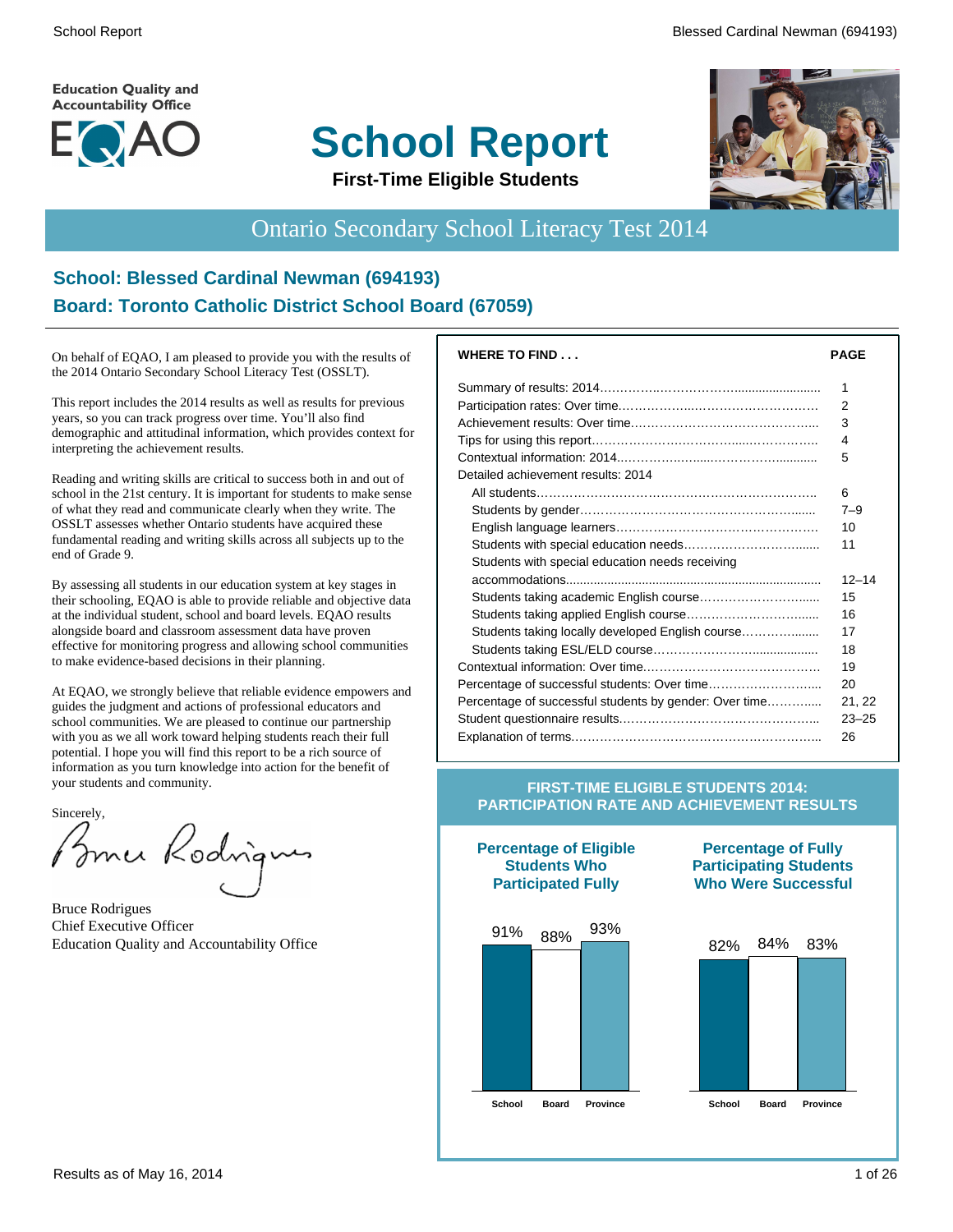#### Ontario Secondary School Literacy Test 2014



| <b>Number of First-Time Eligible Students</b>                                            |         |         |         |         |        |  |  |  |  |  |
|------------------------------------------------------------------------------------------|---------|---------|---------|---------|--------|--|--|--|--|--|
| <b>March 2011</b><br><b>March 2012</b><br><b>April 2010</b><br>March 2014<br>Spring 2013 |         |         |         |         |        |  |  |  |  |  |
| School                                                                                   | 303     | 349     | 307     | 318     | 331    |  |  |  |  |  |
| Board                                                                                    | 7 263   | 7 414   | 7 050   | 7 268   | 7 102  |  |  |  |  |  |
| Province                                                                                 | 153 490 | 153 635 | 147 306 | 143 358 | 141815 |  |  |  |  |  |

\* Percentages in graphs may not add up to 100, due to rounding.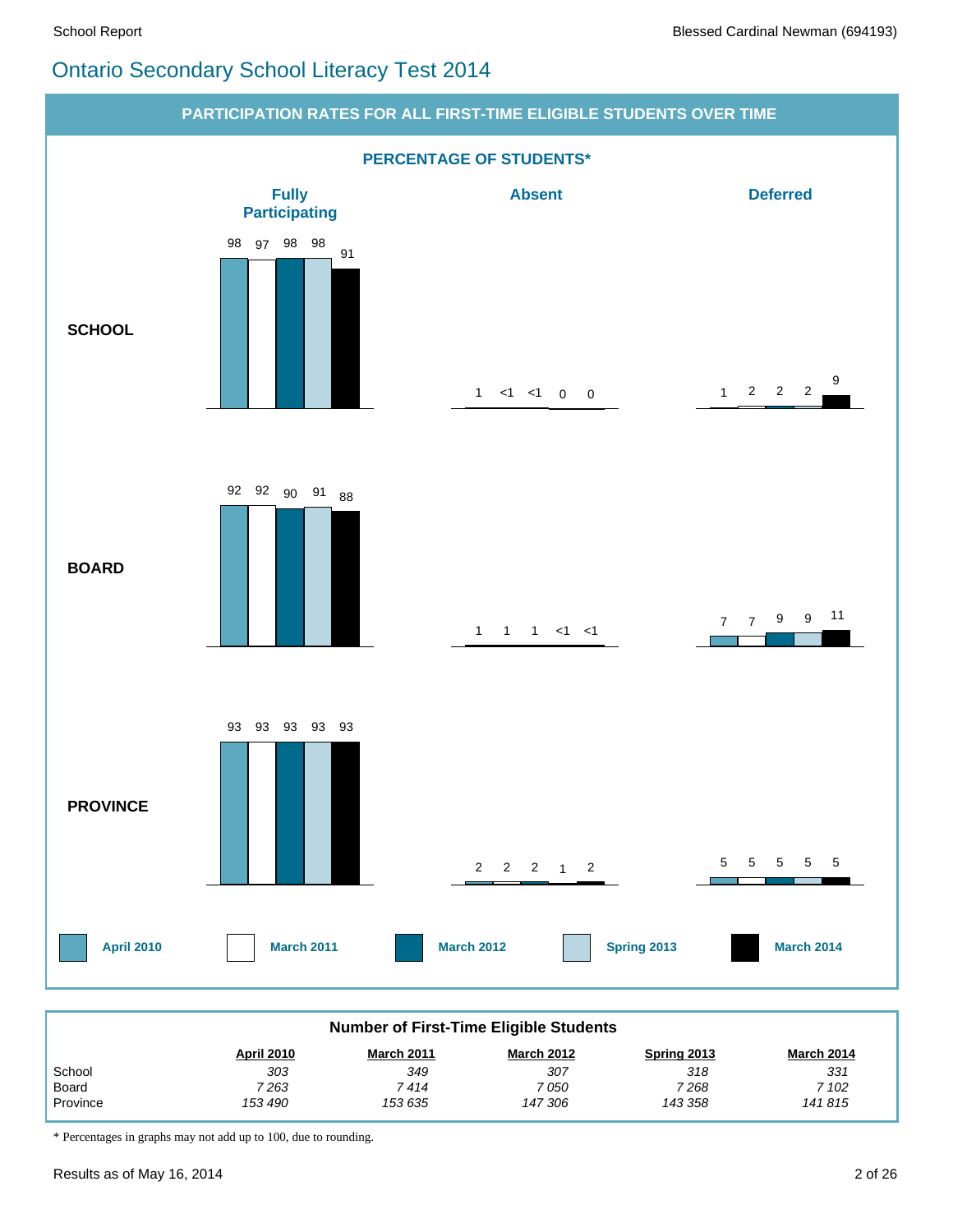# Ontario Secondary School Literacy Test 2014



\* Percentages in graphs may not add up to 100, due to rounding.

 *142 955*

 *143 246*

 *137 002*

 *134 033*

Province

 *131 712*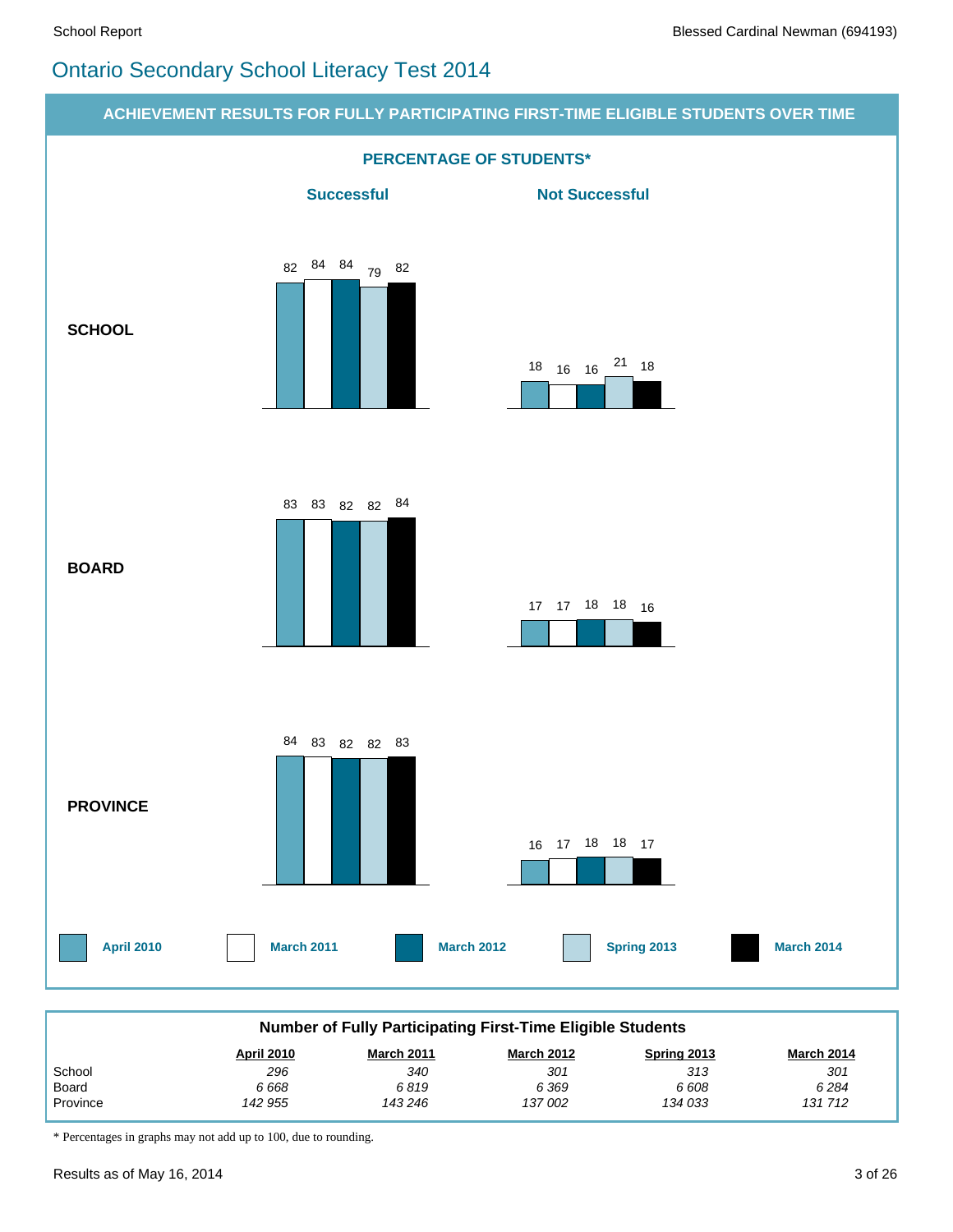Each school is unique. To appreciate the distinctive character of a school, look at the contextual information to understand the features and characteristics of the community it serves.

#### $C<sub>3</sub>$

This test captures the performance of students at one point in time each year. Consider the results along with other information about students' performance.

#### $\alpha$

Exercise caution when interpreting results for small schools. Results may vary considerably from year to year, and differences may look exaggerated. For example, in a group of 30 students, a difference of 10% represents only three students.

#### $C<sub>3</sub>$

Trends may be difficult to identify or to interpret. This is especially true in small schools or in schools where there is a high turnover in the student population.

#### $C<sub>3</sub>$

EQAO values students' privacy. Beginning in 2012- 2013, results are not reported publicly for schools where fewer than 10 students fully participated because it might be possible to identify individual students. Prior to 2012-2013, results were not reported publicly for schools where fewer than 15 students fully participated.

#### **TIPS WHAT IS IN THIS REPORT?**

This report shows how well students at this school have met the minimum standard for literacy to the end of Grade 9 as set out in *The Ontario Curriculum.*

#### **This report includes**

- results for this school compared to the board and province;
- a comparison of results of the current and previous administrations to aid in monitoring improvement and
- $\bullet$  information about the characteristics of the students who participated.

#### **Specifically, you will find**

- summary graphs showing participation and success rates;
- $\bullet$  detailed tables and graphs showing results for various groups of students, e.g., by gender, English language learners;
- student questionnaire results and
- an explanation of all terms used in this report.

#### **HOW TO USE THIS REPORT**

- $\bullet$  Examine the contextual information to understand the similarities and differences among this school, the board and the province. Consider the challenges that any differences might present.
- $\bullet$  Examine the school results.
	- Are these results consistent with what you would expect?
	- · How do these results compare to the provincial results?
	- How do these results compare over time?
	- · What influence might students' attitudes have on student performance (refer to the questionnaire results)?
- $\bullet$  Speak to the school principal or the school council chair about the goals for improving student performance.

The Education Quality and Accountability Office is an independent agency that gathers information about student achievement through province-wide assessments.

Learn more about us at www.eqao.com.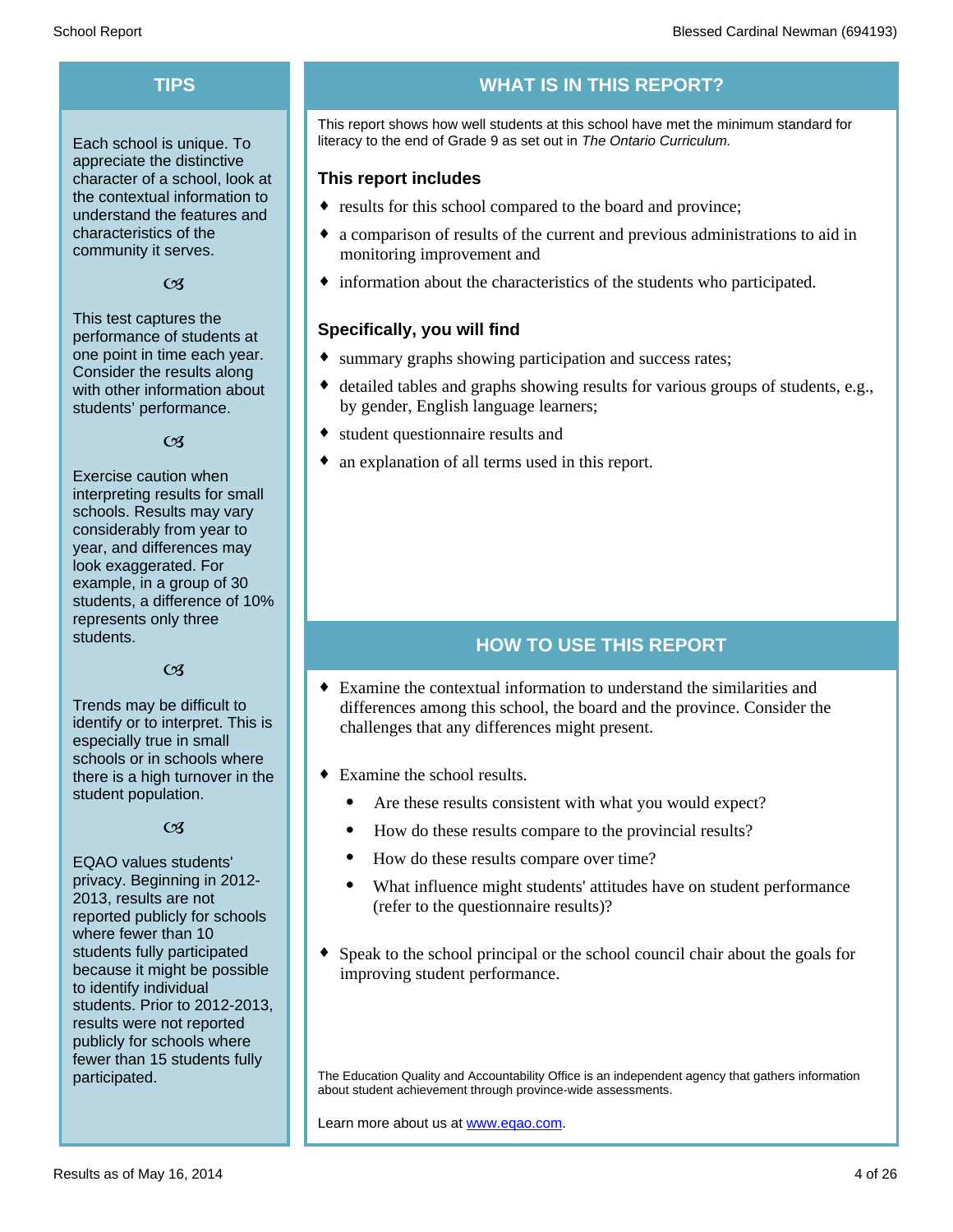#### Contextual Information

This information provides a context for interpreting the school's results.

|                                                                                        | <b>School</b>  |       | <b>Board</b>                                 |           | <b>Province</b> |           |
|----------------------------------------------------------------------------------------|----------------|-------|----------------------------------------------|-----------|-----------------|-----------|
| <b>Enrolment</b>                                                                       |                |       |                                              |           |                 |           |
| Number of first-time eligible students                                                 |                | 331   |                                              | 7 102     |                 | 141 815   |
| Number of schools with first-time eligible students                                    |                | n/a   |                                              | 36        |                 | 789       |
| Number of students who were exempted                                                   |                |       |                                              | 54        |                 | 1 500     |
|                                                                                        |                |       | Number Percent Number Percent Number Percent |           |                 |           |
| <b>Participation in the Test</b>                                                       |                |       |                                              |           |                 |           |
| Of all first-time eligible students, those who participated fully in the assessment    | 301            | 91%   | 6 2 8 4                                      | 88%       | 131712          | 93%       |
| Of all first-time eligible students, those who were absent                             | $\theta$       | 0%    | 32                                           | $<$ l $%$ | 2 5 2 1         | 2%        |
| Of all first-time eligible students, those who were deferred                           | 30             | 9%    | 786                                          | 11%       | 7582            | 5%        |
| Gender <sup>†</sup> Based on number of first-time eligible students                    |                |       |                                              |           |                 |           |
| Female                                                                                 | 156            | 47%   | 3628                                         | 51%       | 69 290          | 49%       |
| Male                                                                                   | 175            | 53%   | 3474                                         | 49%       | 72 521          | 51%       |
| Gender not specified                                                                   | $\mathcal O$   | $0\%$ | 0                                            | $0\%$     | $\overline{4}$  | $<$ l $%$ |
| Student Status <sup>†</sup> Based on number of first-time eligible students            |                |       |                                              |           |                 |           |
| English language learners*                                                             | 47             | 14%   | 992                                          | 14%       | 8465            | 6%        |
| English language learners receiving special provisions**                               | 23             | 8%    | 551                                          | 9%        | 4667            | 4%        |
| Students with special education needs (excluding gifted)*                              | 59             | 18%   | 1 147                                        | 16%       | 25 686          | 18%       |
| Students with special education needs receiving accommodations (excluding<br>gifted)** | 56             | 19%   | 871                                          | 14%       | 20823           | 16%       |
| Course Type in English <sup>†</sup> Based on number of first-time eligible students    |                |       |                                              |           |                 |           |
| Academic                                                                               | 219            | 66%   | 4957                                         | 70%       | 102 020         | 72%       |
| Applied                                                                                | 73             | 22%   | 1508                                         | 21%       | 30 331          | 21%       |
| Locally developed                                                                      | 8              | 2%    | 166                                          | 2%        | 4 7 4 4         | 3%        |
| ESL/ELD                                                                                | 28             | 8%    | 389                                          | 5%        | 3 201           | 2%        |
| Other                                                                                  | $\mathfrak{Z}$ | 1%    | 82                                           | 1%        | 1 504           | 1%        |
| Language <sup>††</sup> Based on Student Questionnaire data                             |                |       |                                              |           |                 |           |
| Number of Respondents:                                                                 | 297            |       | 6223                                         |           | 128 649         |           |
| First language learned at home was other than English                                  | 79             | 27%   | 2 161                                        | 35%       | 29 032          | 23%       |
| Speak only or mostly English at home                                                   | 219            | 74%   | 3629                                         | 58%       | 94 954          | 74%       |
| Speak another language (or other languages) as often as English at home                | 55             | 19%   | 1 861                                        | 30%       | 23 944          | 19%       |
| Speak only or mostly another language (or other languages) at home                     | 21             | 7%    | 681                                          | 11%       | 8649            | 7%        |

† Contextual data are provided by schools and/or boards through the Student Data Collection process. Some data may be missing because they were not provided by schools or boards.

\* See Explanation of Terms.<br>\*\* Percentages are based on fix

Percentages are based on fully participating students.

†† Contextual data pertaining to "language" are gathered from the Student Questionnaire completed by students. Some data may be missing because they were not provided by students.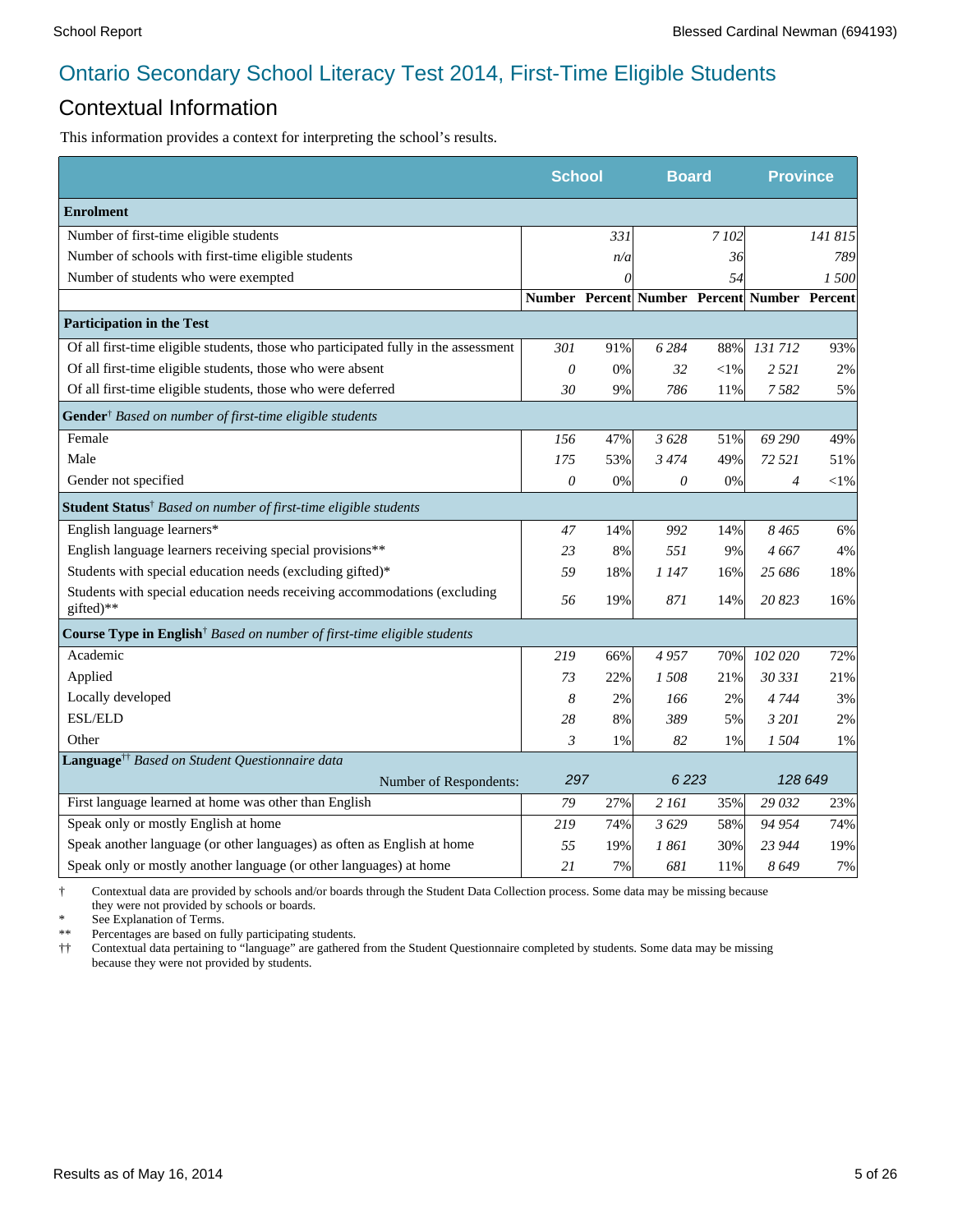# Results for All Students\*

|                            | <b>First-Time Eligible Students</b> |     |                            |                                 |                            |                            |                                  |  |  |  |
|----------------------------|-------------------------------------|-----|----------------------------|---------------------------------|----------------------------|----------------------------|----------------------------------|--|--|--|
|                            |                                     |     | All                        |                                 | <b>Fully Participating</b> |                            |                                  |  |  |  |
|                            | <b>School</b><br>$# = 331$          |     | <b>Board</b><br>$# = 7102$ | <b>Province</b><br>$# = 141815$ | <b>School</b><br>$# = 301$ | <b>Board</b><br>$# = 6284$ | <b>Province</b><br>$# = 131 712$ |  |  |  |
| Successful                 | 247                                 | 75% | 74%                        | 77%                             | 82%                        | 84%                        | 83%                              |  |  |  |
| Not Successful             | 54                                  | 16% | 14%                        | 16%                             | 18%                        | 16%                        | 17%                              |  |  |  |
| <b>Fully Participating</b> | 301                                 | 91% | 88%                        | 93%                             |                            |                            |                                  |  |  |  |
| Absent                     | 0                                   | 0%  | $<$ 1%                     | 2%                              |                            |                            |                                  |  |  |  |
| Deferred                   | 30                                  | 9%  | 11%                        | 5%                              |                            |                            |                                  |  |  |  |

# Results for All First-Time Eligible Students



# Results for Fully Participating First-Time Eligible Students

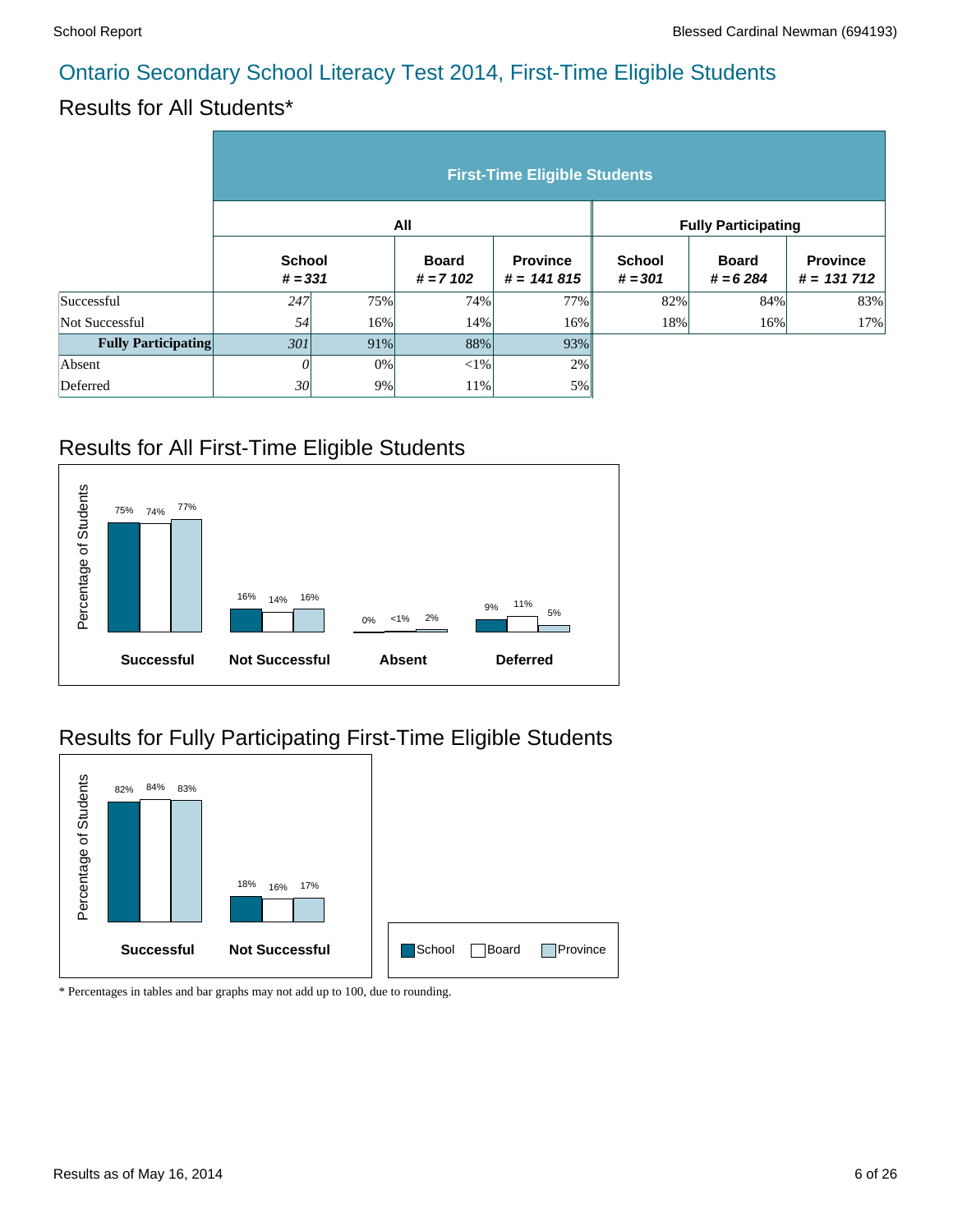# School Results by Gender\*†

|                            | <b>School Results by Gender</b><br><b>First-Time Eligible Students</b> |           |                          |     |                            |                          |  |  |  |  |
|----------------------------|------------------------------------------------------------------------|-----------|--------------------------|-----|----------------------------|--------------------------|--|--|--|--|
|                            |                                                                        |           | All                      |     | <b>Fully Participating</b> |                          |  |  |  |  |
|                            | <b>Female</b>                                                          | $# = 156$ | <b>Male</b><br>$# = 175$ |     | Female<br>$# = 146$        | <b>Male</b><br>$# = 155$ |  |  |  |  |
| Successful                 | 125                                                                    | 80%       | <i>122</i>               | 70% | 86%                        | 79%                      |  |  |  |  |
| Not Successful             | 21                                                                     | 13%       | 33                       | 19% | 14%                        | 21%                      |  |  |  |  |
| <b>Fully Participating</b> | <i>146</i>                                                             | 94%       | 155                      | 89% |                            |                          |  |  |  |  |
| Absent                     |                                                                        | 0%        |                          | 0%  |                            |                          |  |  |  |  |
| Deferred                   | 10                                                                     | 6%        | 20                       | 11% |                            |                          |  |  |  |  |

# School Results for All First-Time Eligible Students by Gender



# School Results for Fully Participating First-Time Eligible Students by Gender



\* Percentages in tables and bar graphs may not add up to 100, due to rounding.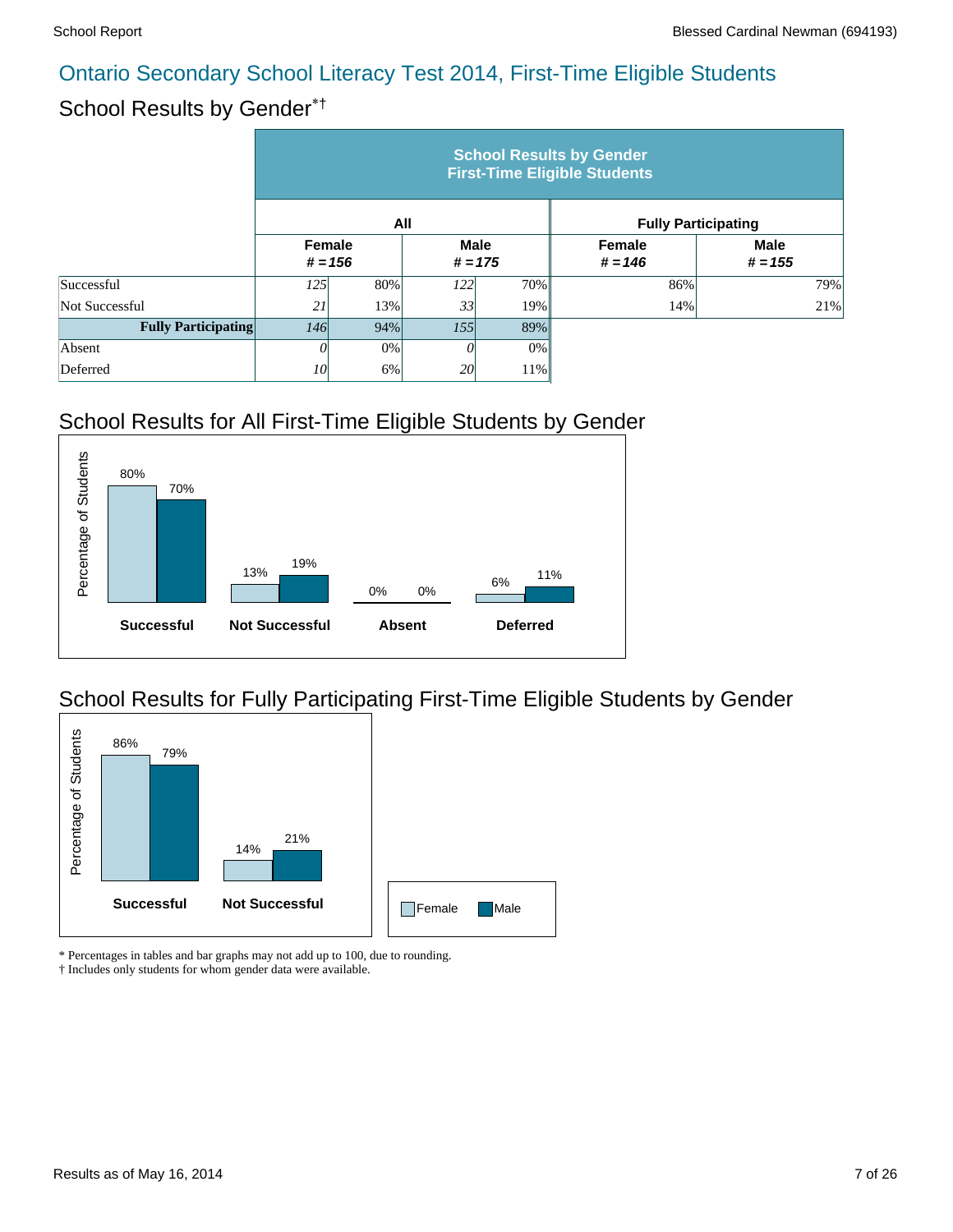#### Board Results by Gender\*†

|                            | <b>Board Results by Gender</b><br><b>First-Time Eligible Students</b> |            |                           |     |                            |                           |  |  |  |  |
|----------------------------|-----------------------------------------------------------------------|------------|---------------------------|-----|----------------------------|---------------------------|--|--|--|--|
|                            |                                                                       | All        |                           |     | <b>Fully Participating</b> |                           |  |  |  |  |
|                            | <b>Female</b>                                                         | $# = 3628$ | <b>Male</b><br>$# = 3474$ |     | Female<br>$# = 3283$       | <b>Male</b><br>$# = 3001$ |  |  |  |  |
| Successful                 | 2 8 7 4                                                               | 79%        | 2 4 0 8                   | 69% | 88%                        | 80%                       |  |  |  |  |
| Not Successful             | 409                                                                   | 11%        | 593                       | 17% | 12%                        | 20%                       |  |  |  |  |
| <b>Fully Participating</b> | 3 2 8 3                                                               | 90%        | 3 001                     | 86% |                            |                           |  |  |  |  |
| Absent                     | 15                                                                    | $<$ 1%     | 17                        | <1% |                            |                           |  |  |  |  |
| Deferred                   | 330                                                                   | 9%         | 456                       | 13% |                            |                           |  |  |  |  |

# Board Results for All First-Time Eligible Students by Gender



#### Board Results for Fully Participating First-Time Eligible Students by Gender



\* Percentages in tables and bar graphs may not add up to 100, due to rounding.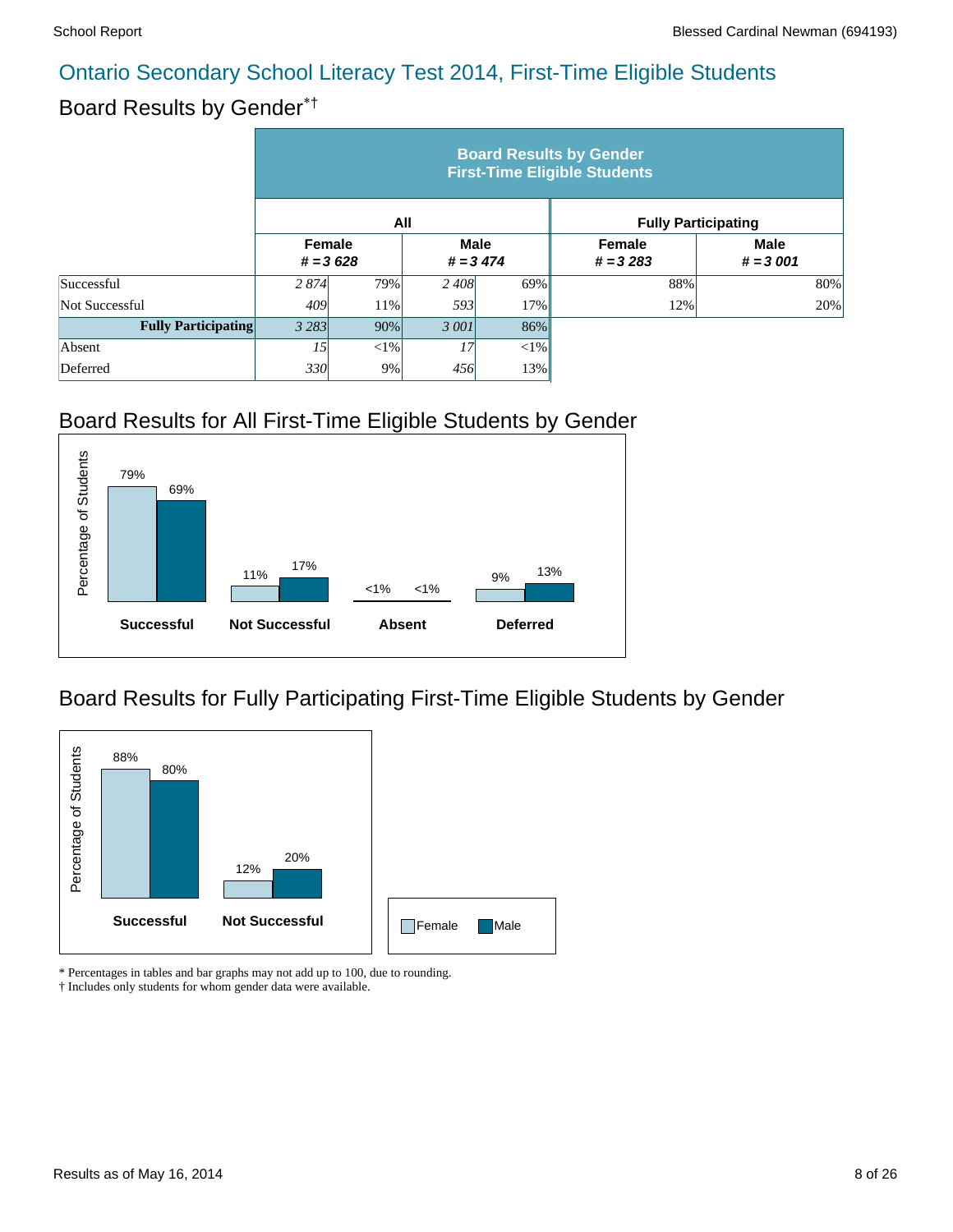#### Provincial Results by Gender\*†

|                            | <b>Provincial Results by Gender</b><br><b>First-Time Eligible Students</b> |     |                            |        |                            |                            |  |  |  |  |
|----------------------------|----------------------------------------------------------------------------|-----|----------------------------|--------|----------------------------|----------------------------|--|--|--|--|
|                            |                                                                            | All |                            |        | <b>Fully Participating</b> |                            |  |  |  |  |
|                            | <b>Female</b><br>$# = 69290$                                               |     | <b>Male</b><br>$# = 72521$ |        | Female<br>$# = 65018$      | <b>Male</b><br>$# = 66692$ |  |  |  |  |
| Successful                 | 56 661                                                                     | 82% | 52 252                     | 72%    | 87%                        | 78%                        |  |  |  |  |
| Not Successful             | 8 3 5 7                                                                    | 12% | 14 440                     | 20%    | 13%                        | 22%                        |  |  |  |  |
| <b>Fully Participating</b> | 65 018                                                                     | 94% | 66 692                     | $92\%$ |                            |                            |  |  |  |  |
| Absent                     | 1 263                                                                      | 2%  | 1 2 5 6                    | 2%     |                            |                            |  |  |  |  |
| Deferred                   | 3009                                                                       | 4%  | 4 5 7 3                    | $6\%$  |                            |                            |  |  |  |  |

# Provincial Results for All First-Time Eligible Students by Gender



#### Provincial Results for Fully Participating First-Time Eligible Students by Gender



\* Percentages in tables and bar graphs may not add up to 100, due to rounding.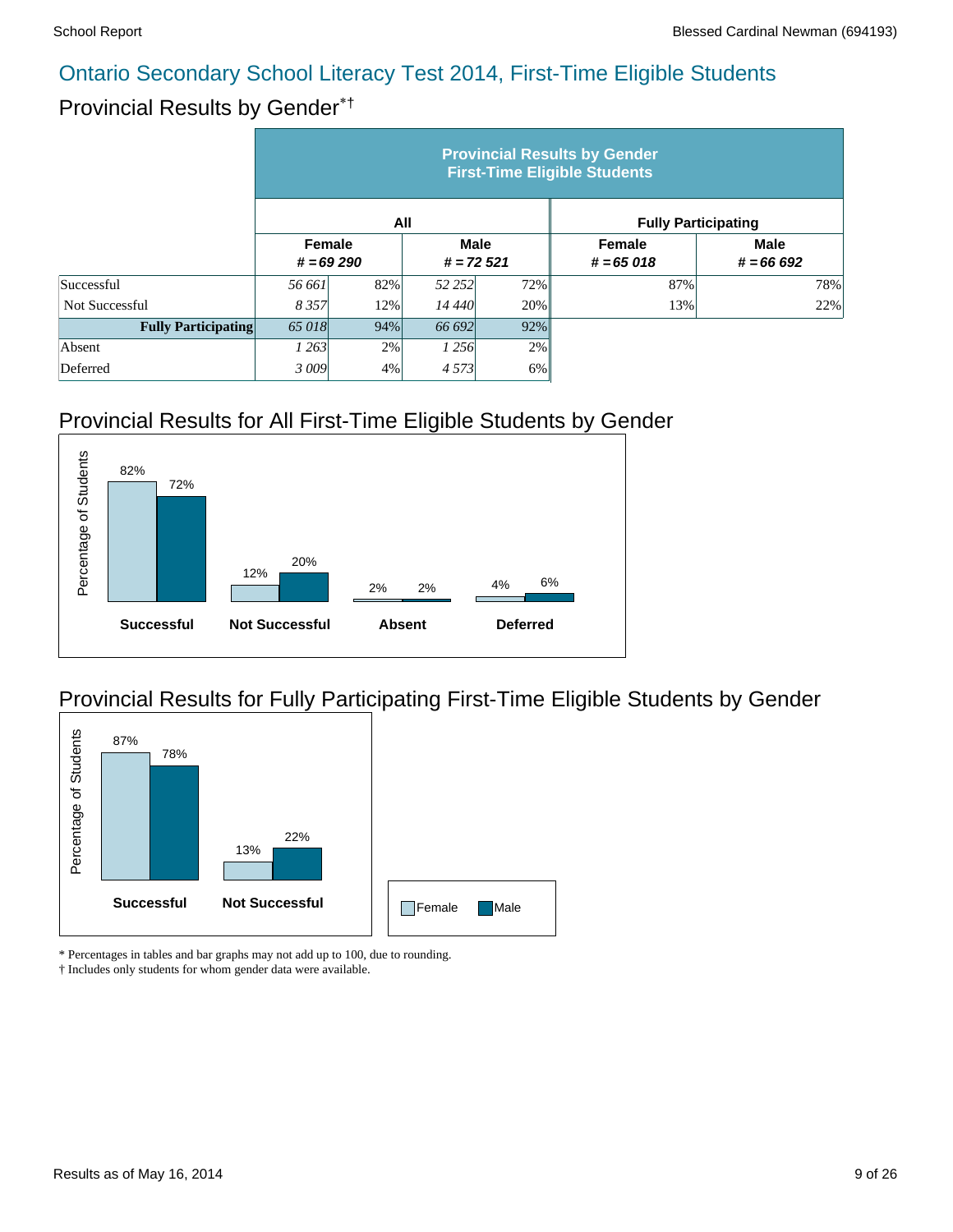#### Results for English Language Learners\*

|                            | <b>Results for English Language Learners</b><br><b>First-Time Eligible Students</b> |     |                           |                                |                            |                           |                               |  |  |  |
|----------------------------|-------------------------------------------------------------------------------------|-----|---------------------------|--------------------------------|----------------------------|---------------------------|-------------------------------|--|--|--|
|                            |                                                                                     |     | All                       |                                | <b>Fully Participating</b> |                           |                               |  |  |  |
|                            | <b>School</b><br>$# = 47$                                                           |     | <b>Board</b><br>$# = 992$ | <b>Province</b><br>$# = 8,465$ | <b>School</b><br>$# = 27$  | <b>Board</b><br>$# = 635$ | <b>Province</b><br>$# = 6009$ |  |  |  |
| Successful                 | <i>20</i>                                                                           | 43% | 50%                       | 53%                            | 74%                        | 77%                       | 75%                           |  |  |  |
| Not Successful             | 7                                                                                   | 15% | 14%                       | 18%                            | 26%                        | 23%                       | 25%                           |  |  |  |
| <b>Fully Participating</b> | 27                                                                                  | 57% | 64%                       | 71%                            |                            |                           |                               |  |  |  |
| Absent                     | 0                                                                                   | 0%  | $<$ 1%                    | 1%                             |                            |                           |                               |  |  |  |
| Deferred                   | 20                                                                                  | 43% | 36%                       | 28%                            |                            |                           |                               |  |  |  |

#### Results for All First-Time Eligible English Language Learners



# Results for Fully Participating First-Time Eligible English Language Learners

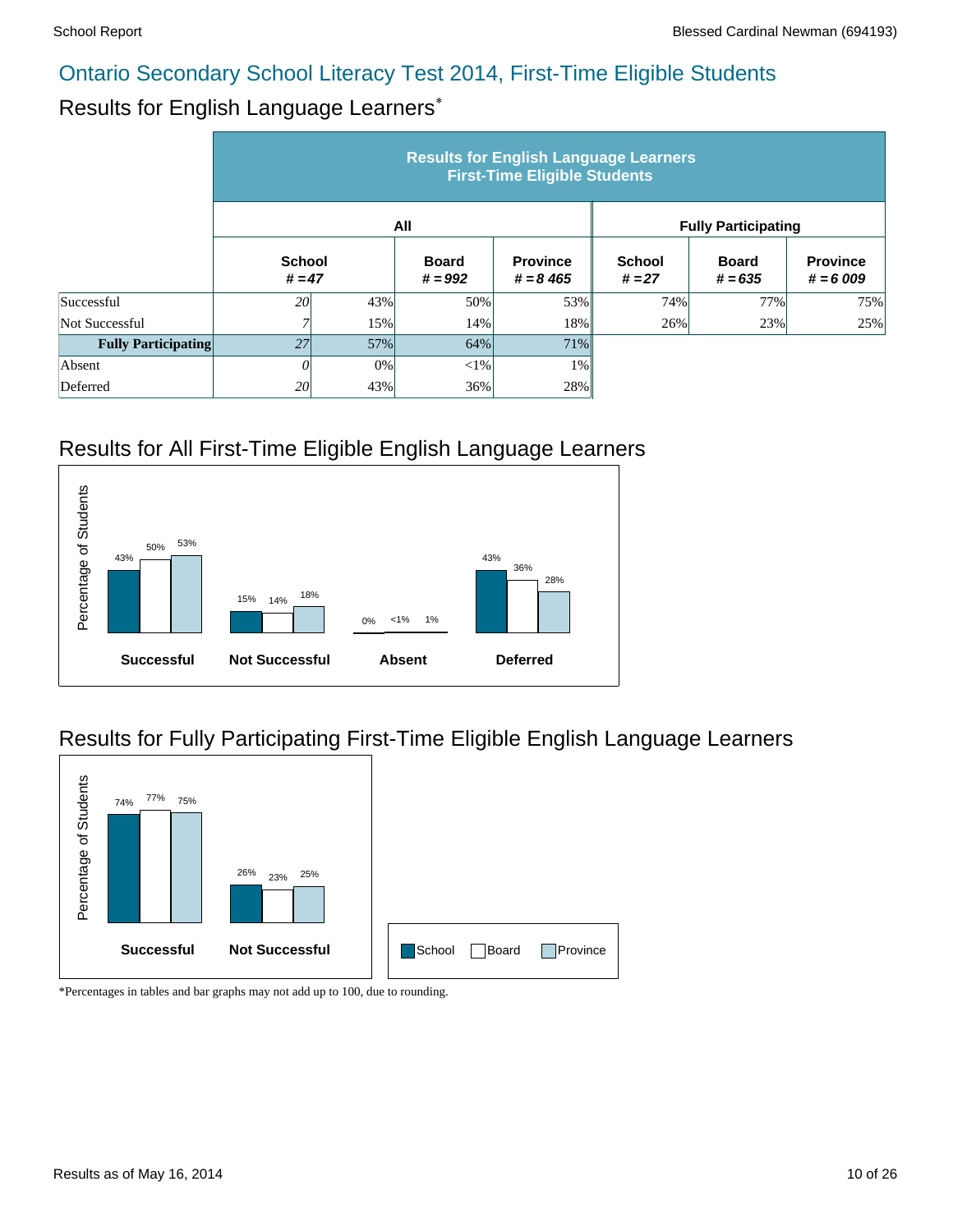Results for Students with Special Education Needs (excluding gifted)\*

|                            | <b>Results for Students with Special Education Needs</b><br>(excluding gifted)<br><b>First-Time Eligible Students</b> |     |                             |                               |                            |                           |                                |  |  |  |
|----------------------------|-----------------------------------------------------------------------------------------------------------------------|-----|-----------------------------|-------------------------------|----------------------------|---------------------------|--------------------------------|--|--|--|
|                            |                                                                                                                       |     | All                         |                               | <b>Fully Participating</b> |                           |                                |  |  |  |
|                            | <b>School</b><br>$# = 59$                                                                                             |     | <b>Board</b><br>$# = 1 147$ | <b>Province</b><br>$# = 2566$ | <b>School</b><br>$# = 56$  | <b>Board</b><br>$# = 879$ | <b>Province</b><br>$# = 21914$ |  |  |  |
| Successful                 | 28                                                                                                                    | 47% | 44%                         | 44%                           | 50%                        | 57%                       | 51%                            |  |  |  |
| Not Successful             | 28                                                                                                                    | 47% | 33%                         | 42%                           | 50%                        | 43%                       | 49%                            |  |  |  |
| <b>Fully Participating</b> | 56                                                                                                                    | 95% | 77%                         | 85%                           |                            |                           |                                |  |  |  |
| Absent                     | 0                                                                                                                     | 0%  | 1%                          | 3%                            |                            |                           |                                |  |  |  |
| Deferred                   | 3                                                                                                                     | 5%  | 23%                         | 12%                           |                            |                           |                                |  |  |  |

#### Results for All First-Time Eligible Students with Special Education Needs (excluding gifted)



Results for Fully Participating First-Time Eligible Students with Special Education Needs (excluding gifted)

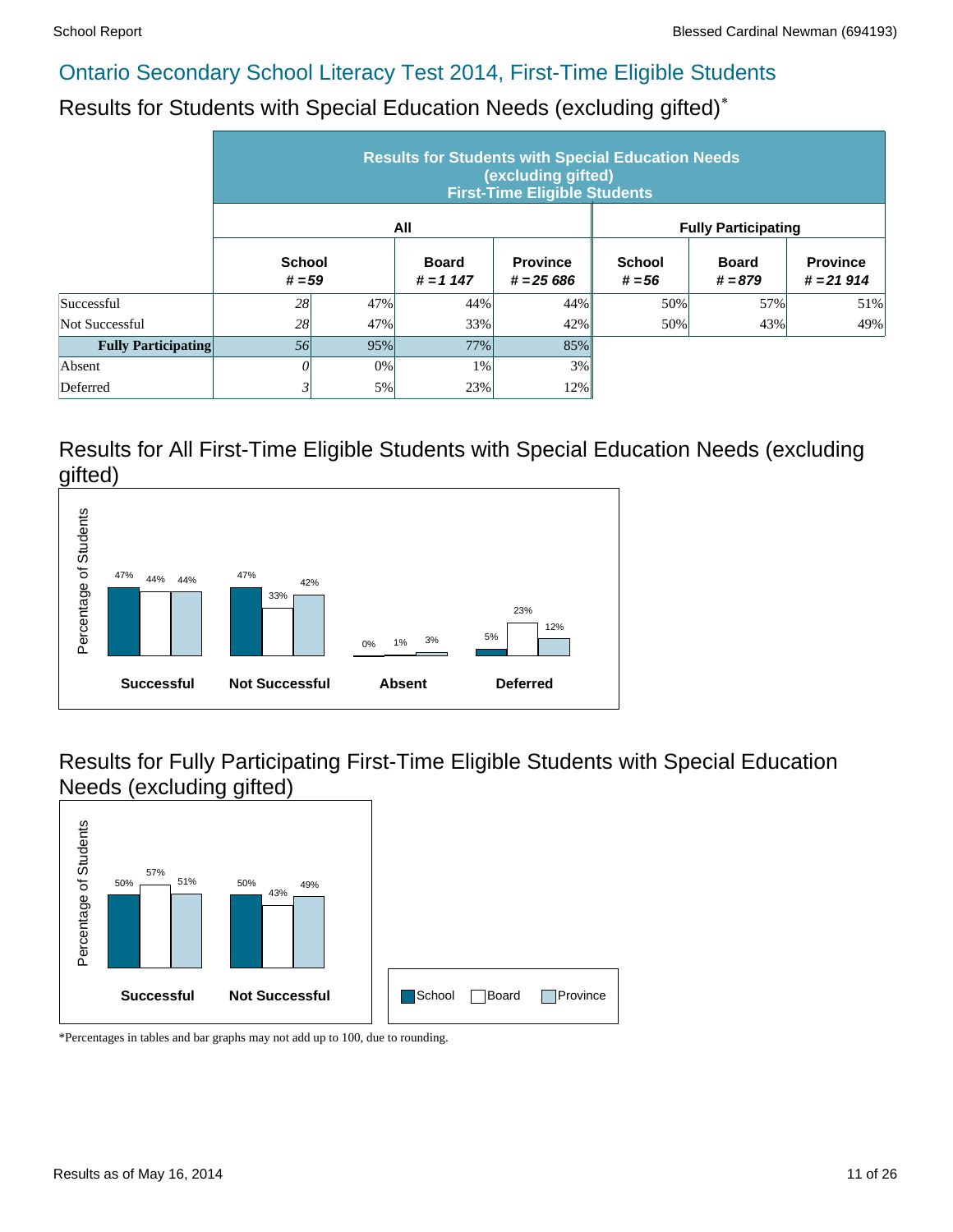School Results for Students with Special Education Needs Receiving Accommodations (excluding gifted)\*

|                            | <b>School Results for Students with Special Education Needs</b><br><b>Receiving Accommodations (excluding gifted)</b><br><b>First-Time Eligible Students</b> |                             |                                 |         |                             |                                 |  |  |  |  |
|----------------------------|--------------------------------------------------------------------------------------------------------------------------------------------------------------|-----------------------------|---------------------------------|---------|-----------------------------|---------------------------------|--|--|--|--|
|                            |                                                                                                                                                              |                             | All                             |         |                             | <b>Fully Participating</b>      |  |  |  |  |
|                            |                                                                                                                                                              | <b>IEP Only</b><br>$# = 29$ | <b>IEP and IPRC</b><br>$# = 27$ |         | <b>IEP Only</b><br>$# = 29$ | <b>IEP and IPRC</b><br>$# = 27$ |  |  |  |  |
| Successful                 | 14                                                                                                                                                           | 48%                         | 14                              | 52%     | 48%                         | 52%                             |  |  |  |  |
| Not Successful             | 15                                                                                                                                                           | 52%                         | 13                              | 48%     | 52%                         | 48%                             |  |  |  |  |
| <b>Fully Participating</b> | 29                                                                                                                                                           | 100%                        | 27                              | $100\%$ |                             |                                 |  |  |  |  |
| Absent                     |                                                                                                                                                              | 0%                          |                                 | $0\%$   |                             |                                 |  |  |  |  |
| Deferred                   |                                                                                                                                                              | 0%                          |                                 | 0%      |                             |                                 |  |  |  |  |

#### School Results for All First-Time Eligible Students with Special Education Needs Receiving Accommodations (excluding gifted)



School Results for Fully Participating First-Time Eligible Students with Special Education Needs Receiving Accommodations (excluding gifted)

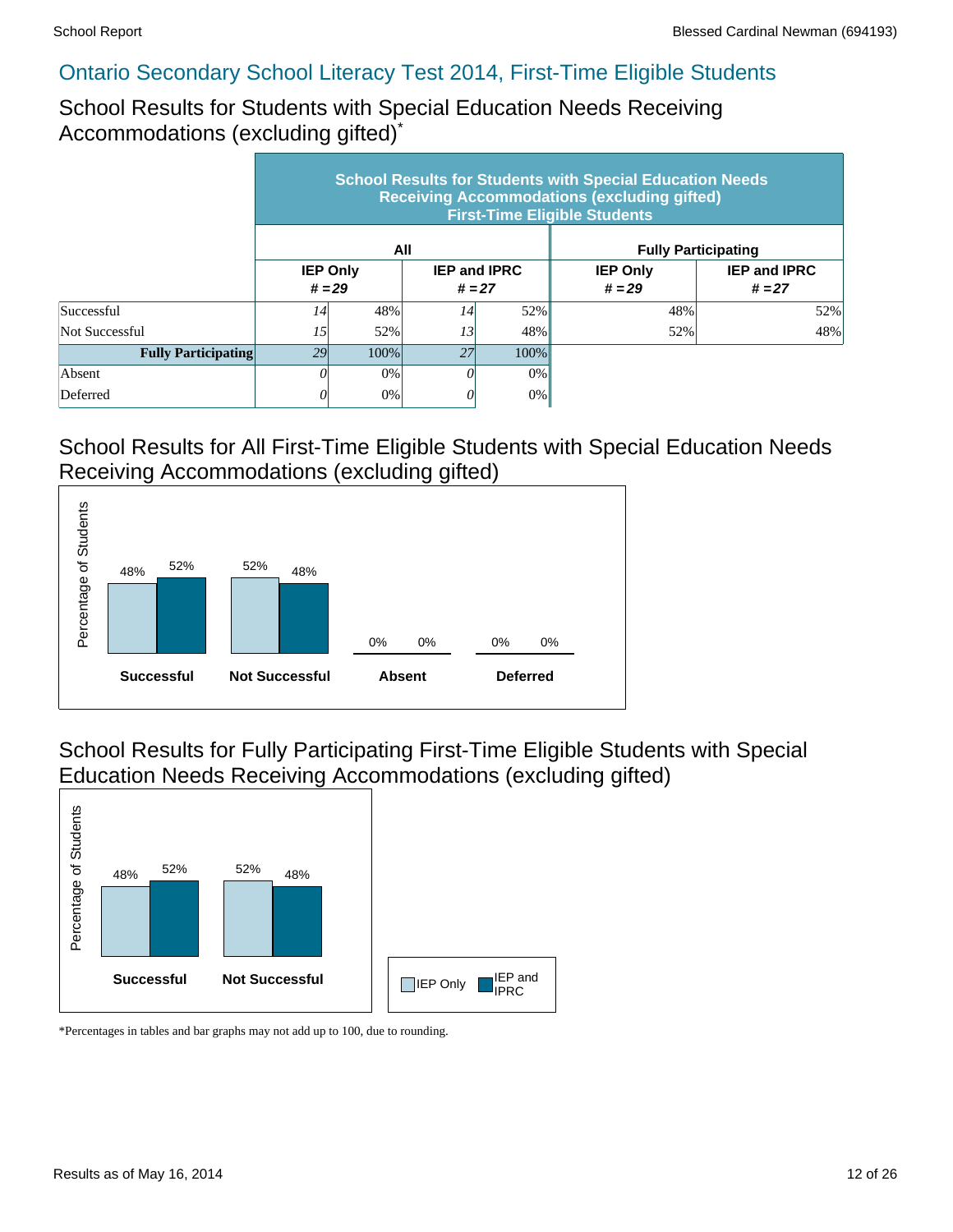Board Results for Students with Special Education Needs Receiving Accommodations (excluding gifted)\*

|                            | <b>Board Results for Students with Special Education Needs</b><br><b>Receiving Accommodations (excluding gifted)</b><br><b>First-Time Eligible Students</b> |                              |                                  |         |                              |                                  |  |  |  |  |
|----------------------------|-------------------------------------------------------------------------------------------------------------------------------------------------------------|------------------------------|----------------------------------|---------|------------------------------|----------------------------------|--|--|--|--|
|                            |                                                                                                                                                             |                              | All                              |         | <b>Fully Participating</b>   |                                  |  |  |  |  |
|                            |                                                                                                                                                             | <b>IEP Only</b><br>$# = 328$ | <b>IEP and IPRC</b><br>$# = 549$ |         | <b>IEP Only</b><br>$# = 323$ | <b>IEP and IPRC</b><br>$# = 548$ |  |  |  |  |
| Successful                 | 177                                                                                                                                                         | 54%                          | 317                              | 58%     | 55%                          | 58%                              |  |  |  |  |
| Not Successful             | <i>146</i>                                                                                                                                                  | 45%                          | 231                              | 42%     | 45%                          | 42%                              |  |  |  |  |
| <b>Fully Participating</b> | 323                                                                                                                                                         | 98%                          | 548                              | $100\%$ |                              |                                  |  |  |  |  |
| Absent                     |                                                                                                                                                             | 2%                           |                                  | $< 1\%$ |                              |                                  |  |  |  |  |
| Deferred                   |                                                                                                                                                             | 0%                           |                                  | 0%      |                              |                                  |  |  |  |  |

#### Board Results for All First-Time Eligible Students with Special Education Needs Receiving Accommodations (excluding gifted)



Board Results for Fully Participating First-Time Eligible Students with Special Education Needs Receiving Accommodations (excluding gifted)

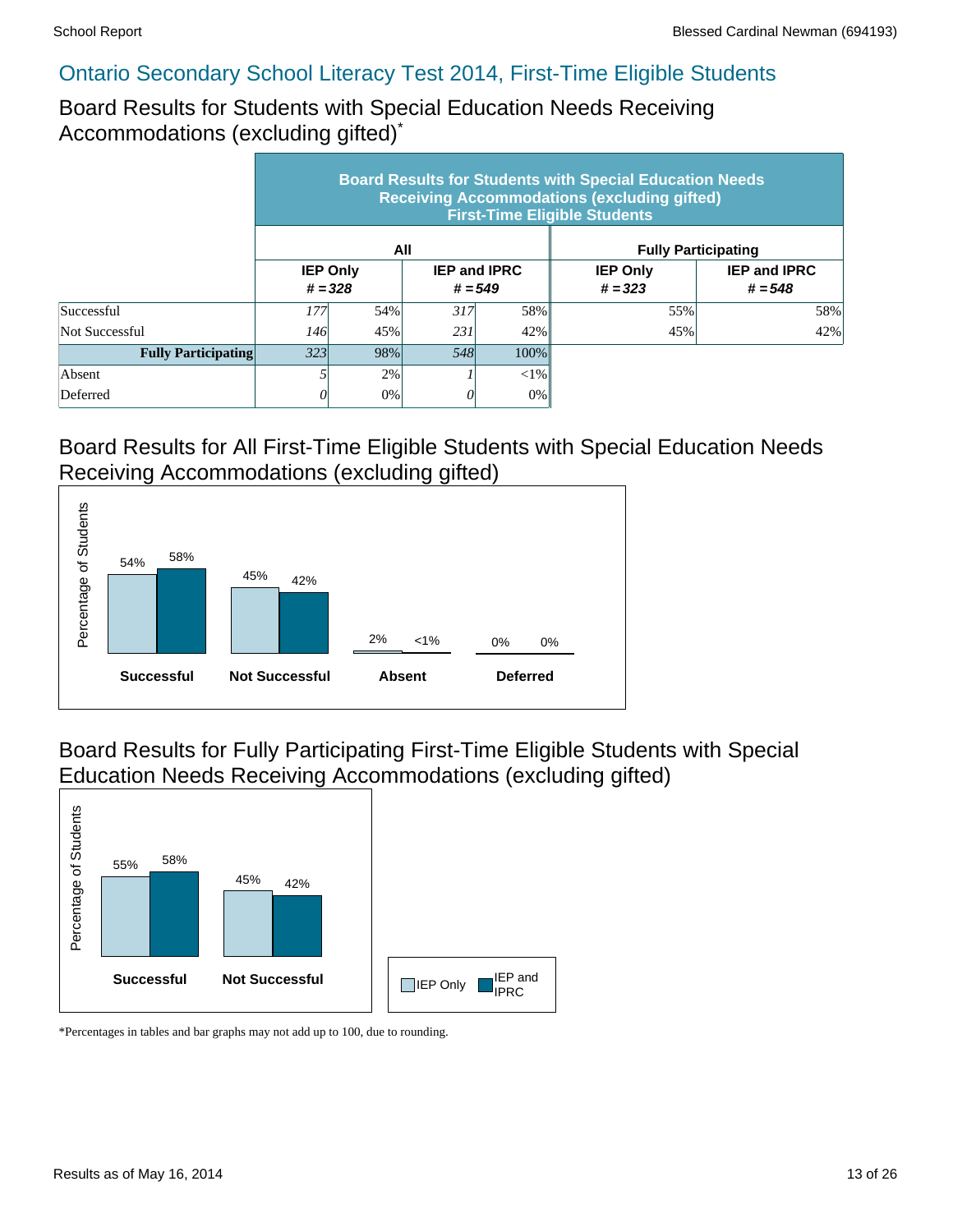Provincial Results for Students with Special Education Needs Receiving Accommodations (excluding gifted)\*

|                            | <b>Provincial Results for Students with Special Education Needs</b><br><b>Receiving Accommodations (excluding gifted)</b><br><b>First-Time Eligible Students</b> |                               |                                    |       |                                |                                    |  |  |  |  |
|----------------------------|------------------------------------------------------------------------------------------------------------------------------------------------------------------|-------------------------------|------------------------------------|-------|--------------------------------|------------------------------------|--|--|--|--|
|                            |                                                                                                                                                                  |                               | All                                |       | <b>Fully Participating</b>     |                                    |  |  |  |  |
|                            |                                                                                                                                                                  | <b>IEP Only</b><br>$# = 8667$ | <b>IEP and IPRC</b><br>$# = 12765$ |       | <b>IEP Only</b><br>$# = 8,371$ | <b>IEP and IPRC</b><br>$# = 12452$ |  |  |  |  |
| Successful                 | 4 5 1 2                                                                                                                                                          | 52%                           | 6.050                              | 47%   | 54%                            | 49%                                |  |  |  |  |
| Not Successful             | 3859                                                                                                                                                             | 45%                           | 6.402                              | 50%   | 46%                            | 51%                                |  |  |  |  |
| <b>Fully Participating</b> | 8 3 7 1                                                                                                                                                          | 97%                           | 12452                              | 98%   |                                |                                    |  |  |  |  |
| Absent                     | 296                                                                                                                                                              | 3%                            | 313                                | 2%    |                                |                                    |  |  |  |  |
| Deferred                   |                                                                                                                                                                  | 0%                            |                                    | $0\%$ |                                |                                    |  |  |  |  |

#### Provincial Results for All First-Time Eligible Students with Special Education Needs Receiving Accommodations (excluding gifted)



Provincial Results for Fully Participating First-Time Eligible Students with Special Education Needs Receiving Accommodations (excluding gifted)

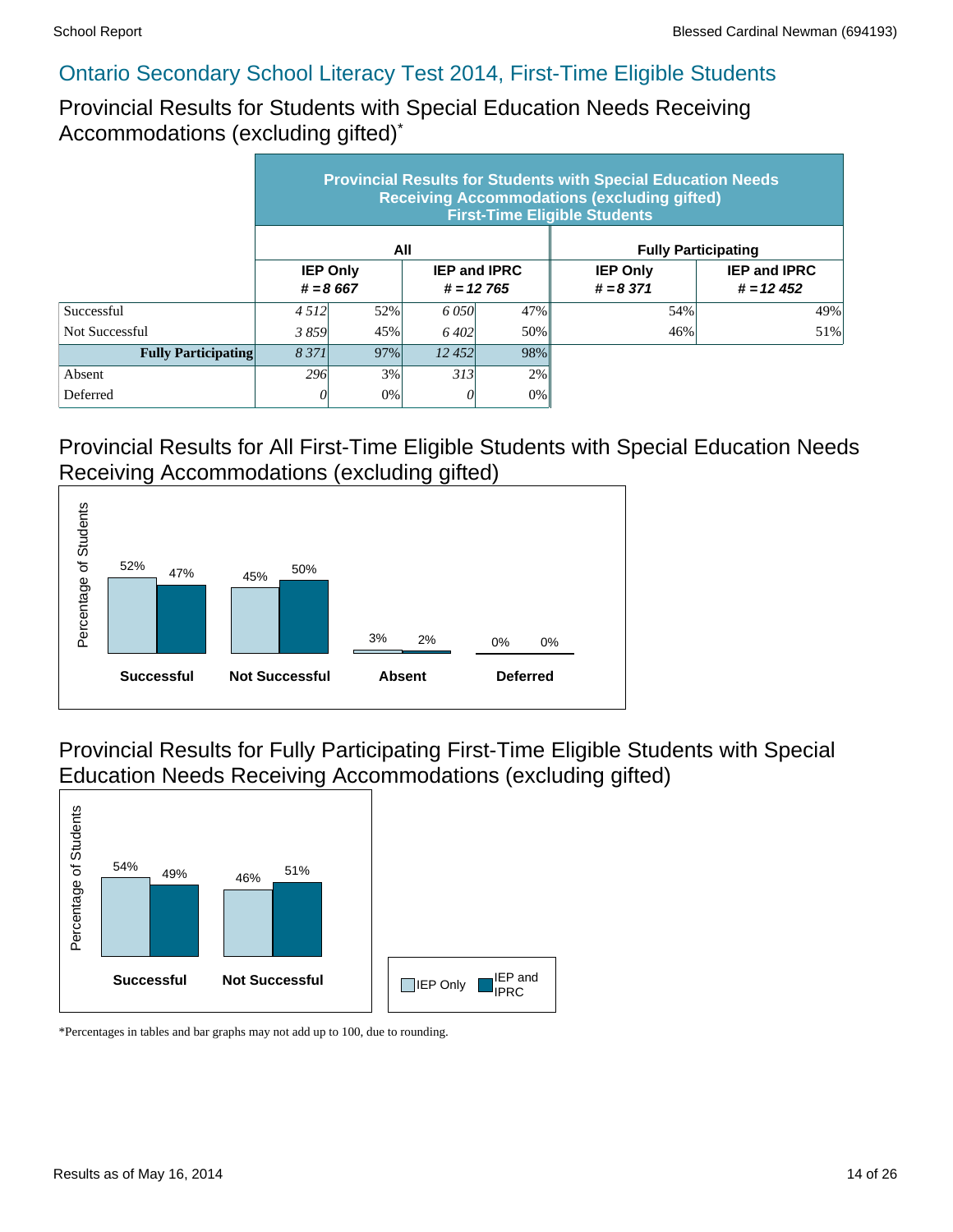#### Results for Students Taking Academic English Course\*

|                            | <b>Results for Students Taking</b><br><b>Academic English Course</b><br><b>First-Time Eligible Students</b> |     |                            |                                 |                            |                            |                                |  |  |  |  |
|----------------------------|-------------------------------------------------------------------------------------------------------------|-----|----------------------------|---------------------------------|----------------------------|----------------------------|--------------------------------|--|--|--|--|
|                            |                                                                                                             |     | All                        |                                 |                            | <b>Fully Participating</b> |                                |  |  |  |  |
|                            | <b>School</b><br>$# = 219$                                                                                  |     | <b>Board</b><br>$# = 4957$ | <b>Province</b><br>$# = 102020$ | <b>School</b><br>$# = 213$ | <b>Board</b><br>$# = 4869$ | <b>Province</b><br>$# = 99943$ |  |  |  |  |
| Successful                 | 202 <sup>1</sup>                                                                                            | 92% | 92%                        | 92%                             | 95%                        | 93%                        | 94%                            |  |  |  |  |
| Not Successful             | 11                                                                                                          | 5%  | 7%                         | 6%                              | 5%                         | 7%                         | 6%                             |  |  |  |  |
| <b>Fully Participating</b> | 213                                                                                                         | 97% | 98%                        | 98%                             |                            |                            |                                |  |  |  |  |
| Absent                     | 0                                                                                                           | 0%  | $<$ 1%                     | 1%                              |                            |                            |                                |  |  |  |  |
| Deferred                   | 61                                                                                                          | 3%  | 2%                         | 1%                              |                            |                            |                                |  |  |  |  |

#### Results for All First-Time Eligible Students Taking Academic English Course



Results for Fully Participating First-Time Eligible Students Taking Academic English Course

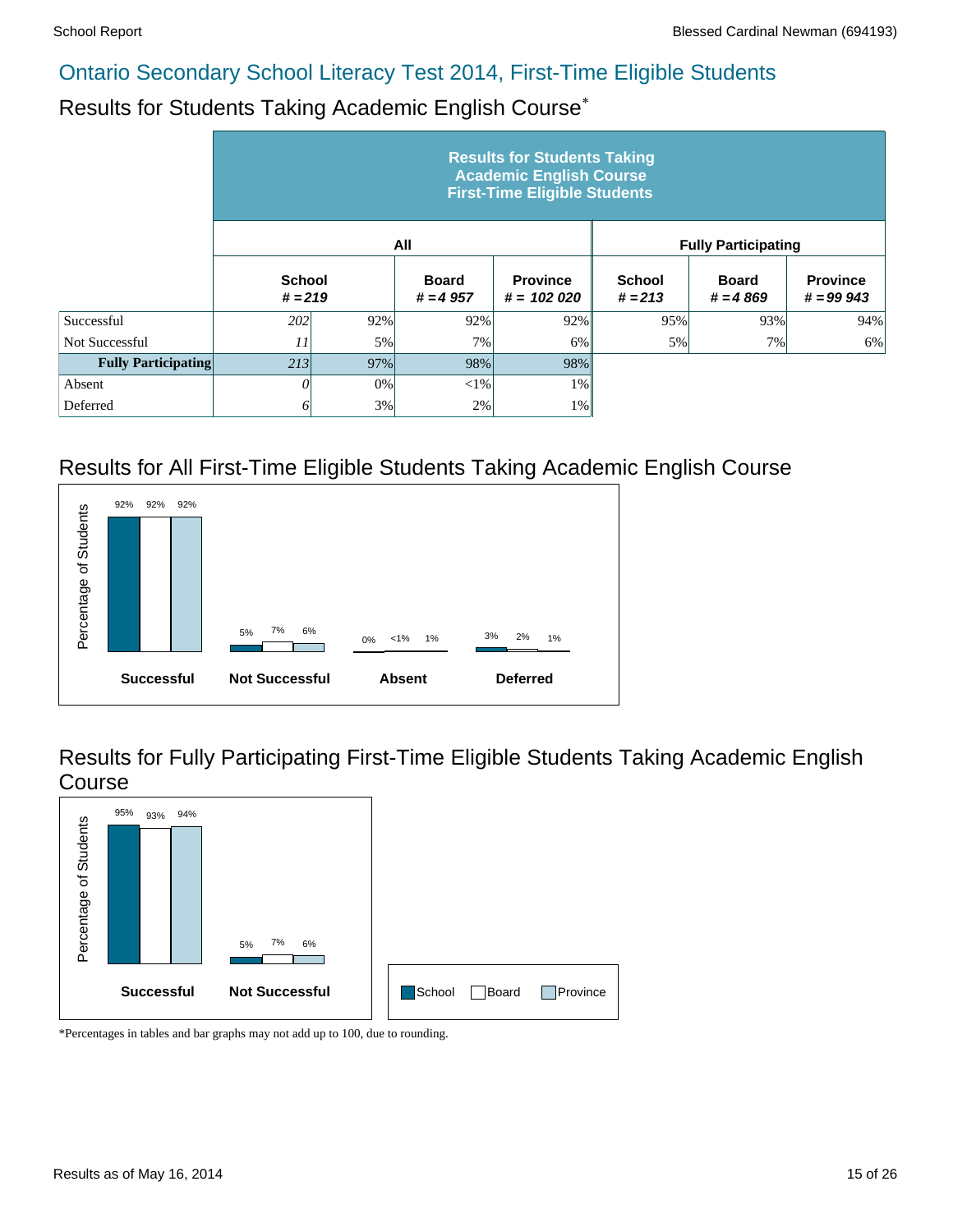# Results for Students Taking Applied English Course\*

|                            | <b>Results for Students Taking</b><br><b>Applied English Course</b><br><b>First-Time Eligible Students</b> |        |                            |                                 |                           |                            |                                |  |  |  |  |  |
|----------------------------|------------------------------------------------------------------------------------------------------------|--------|----------------------------|---------------------------------|---------------------------|----------------------------|--------------------------------|--|--|--|--|--|
|                            |                                                                                                            |        | All                        |                                 |                           | <b>Fully Participating</b> |                                |  |  |  |  |  |
|                            | <b>School</b><br>$# = 73$                                                                                  |        | <b>Board</b><br>$# = 1508$ | <b>Province</b><br>$# = 30,331$ | <b>School</b><br>$# = 70$ | <b>Board</b><br>$# = 1232$ | <b>Province</b><br>$# = 27272$ |  |  |  |  |  |
| Successful                 | 37                                                                                                         | 51%    | 43%                        | 45%                             | 53%                       | 52%                        | 50%                            |  |  |  |  |  |
| Not Successful             | 33                                                                                                         | 45%    | 39%                        | 45%                             | 47%                       | 48%                        | 50%                            |  |  |  |  |  |
| <b>Fully Participating</b> | <i>70</i>                                                                                                  | $96\%$ | 82%                        | 90%                             |                           |                            |                                |  |  |  |  |  |
| Absent                     | 0                                                                                                          | 0%     | 1%                         | 3%                              |                           |                            |                                |  |  |  |  |  |
| Deferred                   | 3                                                                                                          | 4%     | 17%                        | 7%                              |                           |                            |                                |  |  |  |  |  |

# Results for All First-Time Eligible Students Taking Applied English Course



Results for Fully Participating First-Time Eligible Students Taking Applied English Course

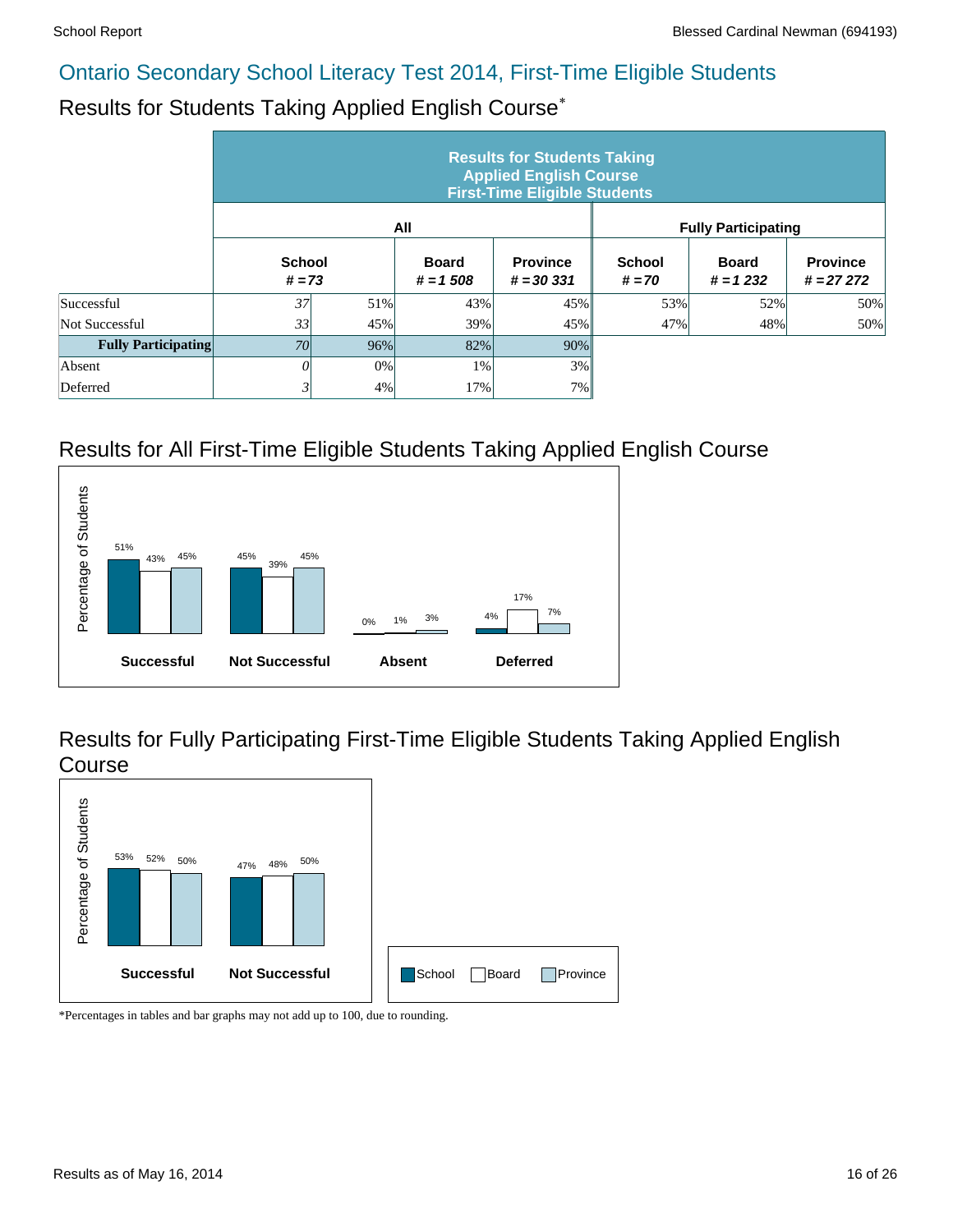# Results for Students Taking Locally Developed English Course\*

|                            |                            |     |                           | <b>Results for Students Taking</b><br><b>Locally Developed English Course</b><br><b>First-Time Eligible Students</b> |                            |                            |                               |
|----------------------------|----------------------------|-----|---------------------------|----------------------------------------------------------------------------------------------------------------------|----------------------------|----------------------------|-------------------------------|
|                            |                            |     | All                       |                                                                                                                      |                            | <b>Fully Participating</b> |                               |
|                            | <b>School</b><br>$# = N/R$ |     | <b>Board</b><br>$# = 166$ | <b>Province</b><br>$# = 4744$                                                                                        | <b>School</b><br>$# = N/R$ | <b>Board</b><br>$# = 41$   | <b>Province</b><br>$# = 2662$ |
| Successful                 | N/R                        | N/R | 4%                        | 5%                                                                                                                   | N/R                        | 15%                        | 10%                           |
| Not Successful             | N/R                        | N/R | 21%                       | 51%                                                                                                                  | N/R                        | 85%                        | 90%                           |
| <b>Fully Participating</b> | N/R                        | N/R | 25%                       | 56%                                                                                                                  |                            |                            |                               |
| Absent                     | N/R                        | N/R | 0%                        | 5%                                                                                                                   |                            |                            |                               |
| Deferred                   | N/R                        | N/R | 75%                       | 39%                                                                                                                  |                            |                            |                               |

#### Results for All First-Time Eligible Students Taking Locally Developed English Course



Results for Fully Participating First-Time Eligible Students Taking Locally Developed English Course

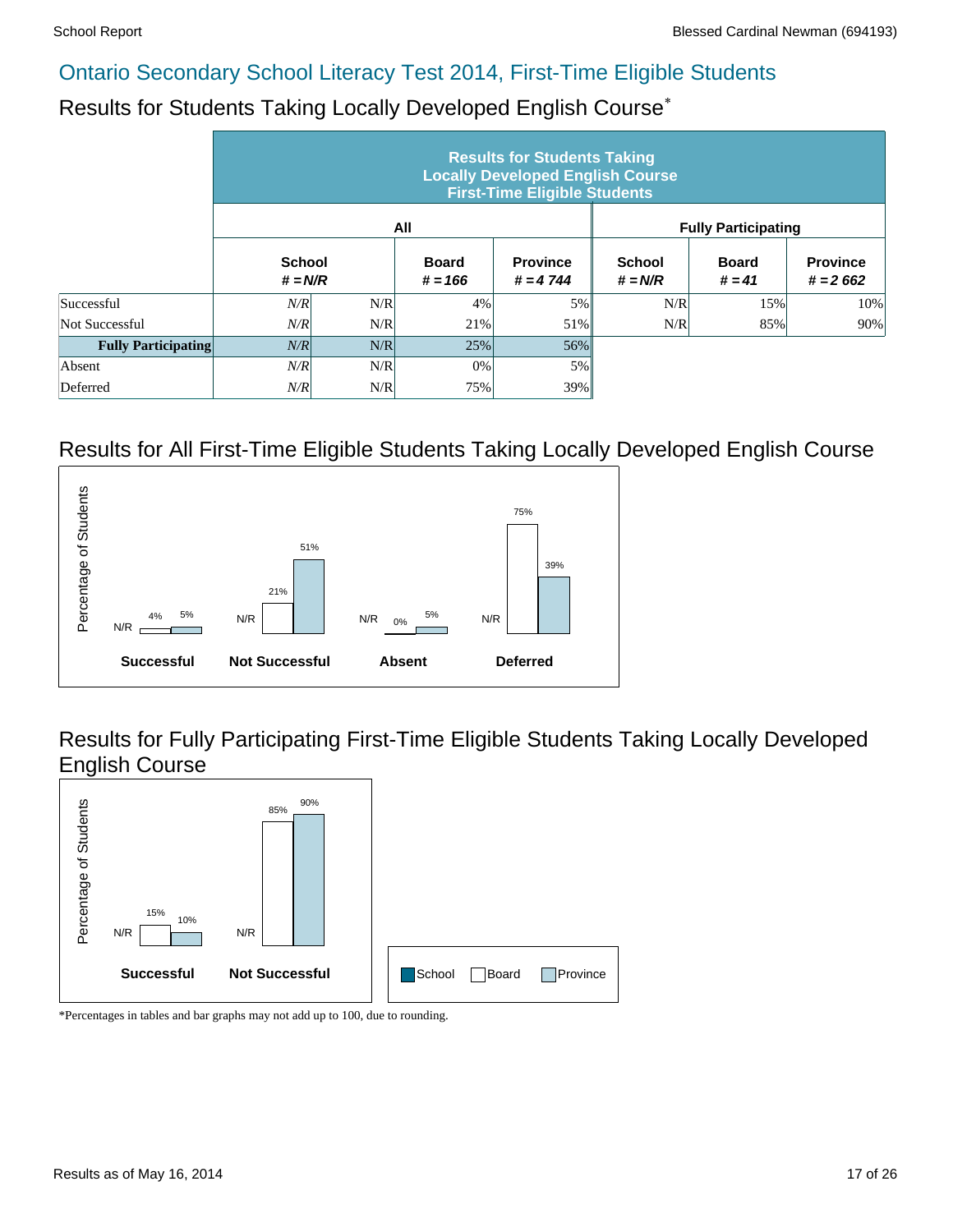#### Results for Students Taking ESL/ELD Course\*

|                            | <b>Results for Students Taking</b><br><b>ESL/ELD Course</b><br><b>First-Time Eligible Students</b> |     |                           |                               |                            |                            |                               |  |  |  |  |  |
|----------------------------|----------------------------------------------------------------------------------------------------|-----|---------------------------|-------------------------------|----------------------------|----------------------------|-------------------------------|--|--|--|--|--|
|                            |                                                                                                    |     | All                       |                               |                            | <b>Fully Participating</b> |                               |  |  |  |  |  |
|                            | <b>School</b><br>$# = N/R$                                                                         |     | <b>Board</b><br>$# = 389$ | <b>Province</b><br>$# = 3201$ | <b>School</b><br>$# = N/R$ | <b>Board</b><br>$# = 95$   | <b>Province</b><br>$# = 1058$ |  |  |  |  |  |
| Successful                 | N/R                                                                                                | N/R | 15%                       | 17%                           | N/R                        | 61%                        | 53%                           |  |  |  |  |  |
| Not Successful             | N/R                                                                                                | N/R | 10%                       | 16%                           | N/R                        | 39%                        | 47%                           |  |  |  |  |  |
| <b>Fully Participating</b> | N/R                                                                                                | N/R | 24%                       | 33%                           |                            |                            |                               |  |  |  |  |  |
| Absent                     | N/R                                                                                                | N/R | 1%                        | $1\%$                         |                            |                            |                               |  |  |  |  |  |
| Deferred                   | N/R                                                                                                | N/R | 75%                       | 65%                           |                            |                            |                               |  |  |  |  |  |

#### Results for All First-Time Eligible Students Taking ESL/ELD Course



#### Results for Fully Participating First-Time Eligible Students Taking ESL/ELD Course

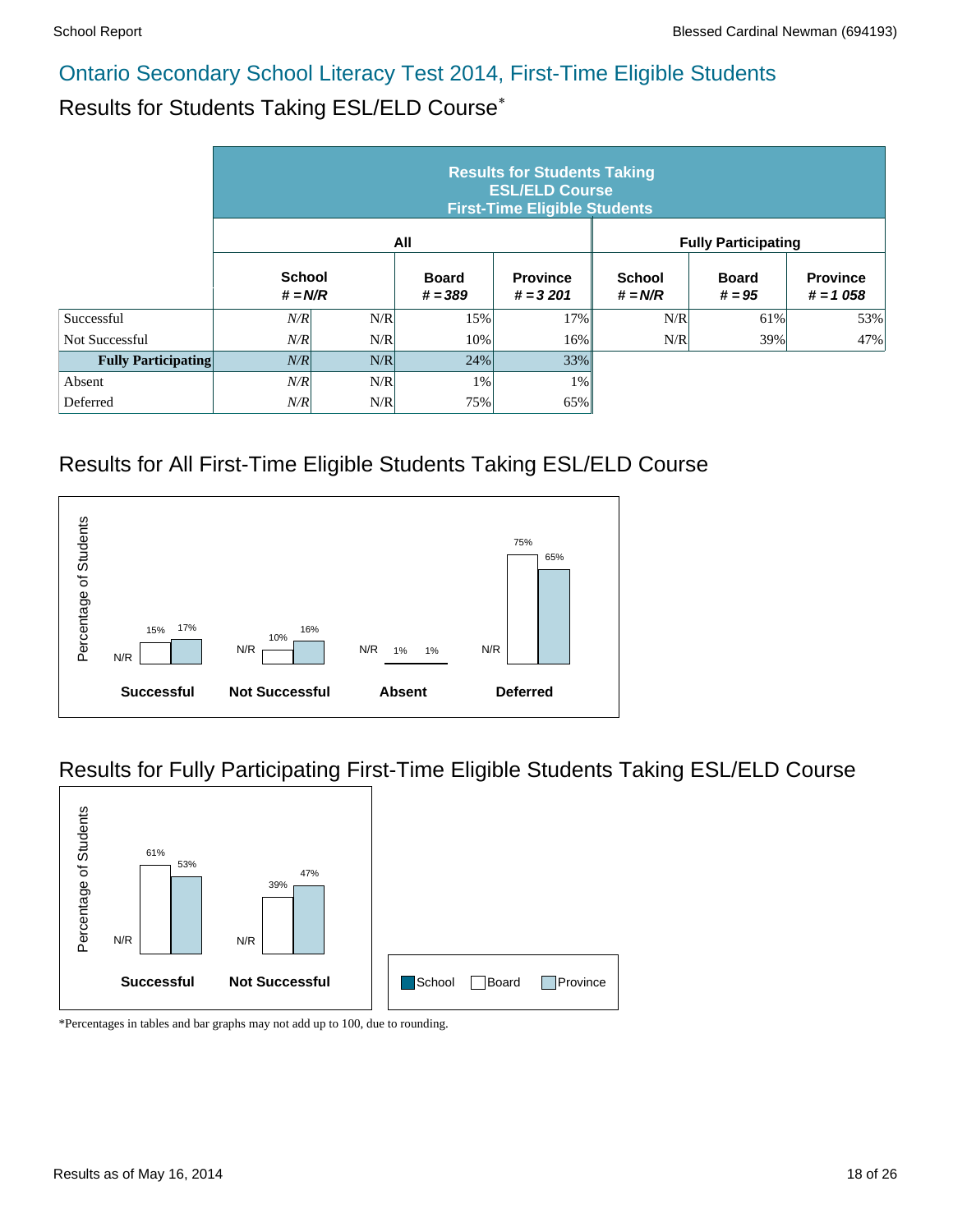#### Contextual Information over Time

This information provides a context for interpreting the school's results of the current and previous administrations.

|                                                                                        | Apr. 2010 | <b>Mar. 2011</b> | Mar. 2012 | <b>Spr. 2013</b> | <b>Mar. 2014</b> |
|----------------------------------------------------------------------------------------|-----------|------------------|-----------|------------------|------------------|
| <b>Enrolment</b>                                                                       |           |                  |           |                  |                  |
| Number of first-time eligible students                                                 | 303       | 349              | 307       | 318              | 331              |
| Number of students who were exempted                                                   | 1         | 4                | 3         | 3                | 0                |
| <b>Participation in the Test</b>                                                       |           |                  |           |                  |                  |
| Of all first-time eligible students, those who participated fully in the<br>assessment | 98%       | 97%              | 98%       | 98%              | 91%              |
| Of all first-time eligible students, those who were absent                             | 1%        | $<$ 1%           | $<$ l $%$ | 0%               | 0%               |
| Of all first-time eligible students, those who were deferred                           | 1%        | 2%               | 2%        | 2%               | 9%               |
| Gender <sup>†</sup> Based on number of first-time eligible students                    |           |                  |           |                  |                  |
| Female                                                                                 | 45%       | 45%              | 48%       | 53%              | 47%              |
| Male                                                                                   | 55%       | 55%              | 52%       | 47%              | 53%              |
| Gender not specified                                                                   | 0%        | 0%               | 0%        | 0%               | 0%               |
| Student Status <sup>†</sup> Based on number of first-time eligible students            |           |                  |           |                  |                  |
| English language learners*                                                             | 3%        | 7%               | 8%        | 10%              | 14%              |
| English language learners receiving special provisions**                               | 3%        | 6%               | 7%        | 9%               | 8%               |
| Students with special education needs (excluding<br>gifted)*                           | 19%       | 16%              | 21%       | 17%              | 18%              |
| Students with special education needs receiving accommodations<br>(excluding gifted)** | 19%       | 16%              | 21%       | 16%              | 19%              |
| Course Type in English <sup>†</sup> Based on number of first-time eligible students    |           |                  |           |                  |                  |
| Academic                                                                               | 75%       | 77%              | 69%       | 70%              | 66%              |
| Applied                                                                                | 23%       | 20%              | 24%       | 22%              | 22%              |
| Locally developed                                                                      | 2%        | 2%               | 2%        | 2%               | 2%               |
| <b>ESL/ELD</b>                                                                         | 0%        | 1%               | 4%        | 5%               | 8%               |
| Other                                                                                  | 1%        | $<$ 1%           | 1%        | 1%               | 1%               |
| Language <sup>††</sup> Based on Student Questionnaire data                             |           |                  |           |                  |                  |
| Number of Respondents:                                                                 | 294       | 332              | 292       | 299              | 297              |
| First language learned at home was other than English                                  | 20%       | 21%              | 26%       | 18%              | 27%              |
| Speak only or mostly English at home                                                   | 73%       | 78%              | 71%       | 72%              | 74%              |
| Speak another language (or other languages) as often as English at<br>home             | 21%       | 18%              | 22%       | 22%              | 19%              |
| Speak only or mostly another language (or other languages) at home                     | 4%        | 3%               | 6%        | 5%               | 7%               |

† Contextual data are provided by schools and/or boards through the Student Data Collection process. Some data may be missing because they were not provided by schools or boards.

\* See Explanation of Terms.

Percentages are based on fully participating students.

†† Contextual data pertaining to "language" are gathered from the Student Questionnaire completed by students. Some data may be missing because they were not provided by students.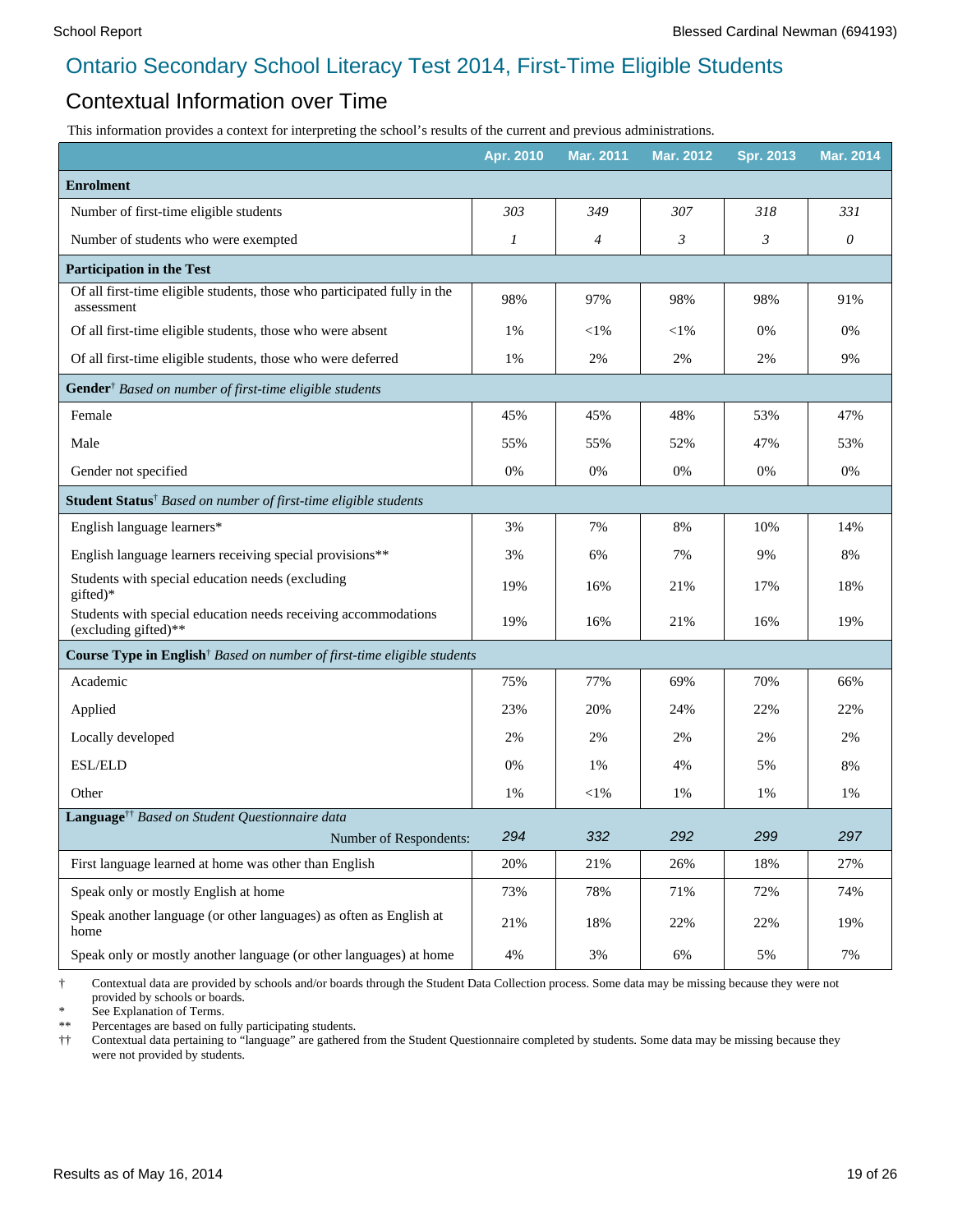#### Ontario Secondary School Literacy Test 2014, First-Time Eligible Students Results over Time, April 2010–March 2014

| <b>School Results over Time*</b>            |           |       |                  |         |           |          |            |     |           |     |
|---------------------------------------------|-----------|-------|------------------|---------|-----------|----------|------------|-----|-----------|-----|
|                                             | April '10 |       | March '11        |         | March '12 |          | Spring '13 |     | March '14 |     |
| All<br><i>Students</i>                      | 303       |       | 349              |         | 307       |          | 318        |     | 331       |     |
| Successful (all)                            | 243       | 80%   | 285              | 82%     | 252       | 82%      | 247        | 78% | 247       | 75% |
| Not Successful                              | 53        | 17%   | 55               | 16%     | 49        | 16%      | 66         | 21% | 54        | 16% |
| <b>Fully</b><br><b>Participating</b>        | 296       | 98%   | 340 <sup> </sup> | 97%     | 301       | 98%      | 313        | 98% | 301       | 91% |
| Absent                                      | 4         | 1%    |                  | $< 1\%$ | 1         | ${<}1\%$ | 0          | 0%  | $\theta$  | 0%  |
| Deferred                                    | 3         | $1\%$ | 8                | 2%      | 51        | 2%       |            | 2%  | 30        | 9%  |
| Fullv<br><b>Participating</b><br>Successful | 243       | 82%   | 285              | 84%     | 252       | 84%      | 247        | 79% | 247       | 82% |



| <b>Board Results over Time*</b>                    |           |       |           |        |           |       |            |          |           |          |
|----------------------------------------------------|-----------|-------|-----------|--------|-----------|-------|------------|----------|-----------|----------|
|                                                    | April '10 |       | March '11 |        | March '12 |       | Spring '13 |          | March '14 |          |
| All<br><b>Students</b>                             | 7 2 6 3   |       | 7414      |        | 7050      |       | 7268       |          | 7 102     |          |
| Successful (all)                                   | 5 5 0 7   | 76%   | 5 6 7 1   | $76\%$ | 5 2 2 6   | 74%   | 5416       | 75%      | 5 2 8 2   | 74%      |
| Not Successful                                     | 1 161     | 16%   | 1 148     | 15%    | 1 143     | 16%   | 1 192      | 16%      | 1 002     | 14%      |
| <b>Fully</b><br><b>Participating</b>               | 6 6 6 8   | 92%   | 6819      | 92%    | 6369      | 90%   | 6 608      | 91%      | 6 2 8 4   | 88%      |
| Absent                                             | 63        | $1\%$ | 51        | $1\%$  | 48        | $1\%$ | 8          | ${<}1\%$ | 32        | ${<}1\%$ |
| Deferred                                           | 532       | 7%    | 544       | 7%     | 633       | 9%    | 652        | 9%       | 786       | 11%      |
| Fullv<br><b>Participating</b><br><b>Successful</b> | 5 5 0 7   | 83%   | 5 671     | 83%    | 5 2 2 6   | 82%   | 5416       | 82%      | 5 2 8 2   | 84%      |



| <b>Provincial Results over Time*</b>               |           |     |           |        |           |     |            |     |           |     |
|----------------------------------------------------|-----------|-----|-----------|--------|-----------|-----|------------|-----|-----------|-----|
|                                                    | April '10 |     | March '11 |        | March '12 |     | Spring '13 |     | March '14 |     |
| All<br><i>Students</i>                             | 153 490   |     | 153 635   |        | 147 306   |     | 143 358    |     | 141 815   |     |
| Successful (all)                                   | 120 218   | 78% | 118 961   | $77\%$ | 112717    | 77% | 110 162    | 77% | 108 914   | 77% |
| Not Successful                                     | 22 737    | 15% | 24 285    | $16\%$ | 24 285    | 16% | 23 871     | 17% | 22 798    | 16% |
| <b>Fully</b><br><b>Participating</b>               | 142 955   | 93% | 143 246   | 93%    | 137 002   | 93% | 134 033    | 93% | 131 712   | 93% |
| Absent                                             | 3479      | 2%  | 3 2 3 7   | 2%     | 2966      | 2%  | 2059       | 1%  | 2 5 2 1   | 2%  |
| Deferred                                           | 7056      | 5%  | 7 1 5 2   | 5%     | 7338      | 5%  | 7 2 6 6    | 5%  | 7582      | 5%  |
| <b>Fully</b><br><b>Participating</b><br>Successful | 120 218   | 84% | 118 961   | 83%    | 112717    | 82% | 110 162    | 82% | 108 914   | 83% |



\* Percentages in tables may not add up to 100, due to rounding.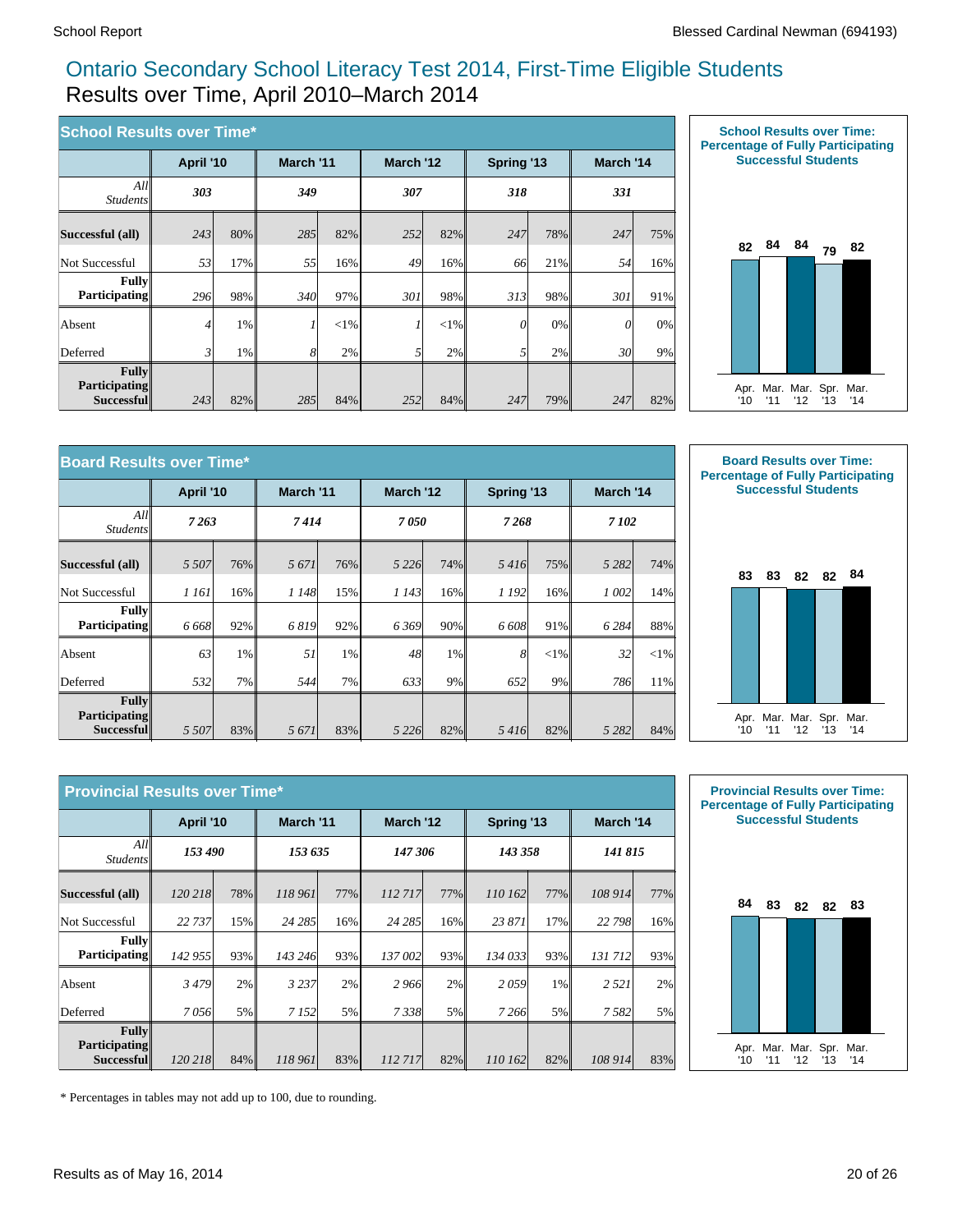

#### **Number of First-Time Eligible Students†**

|              |        | <b>April 2010</b> |               | <b>March 2011</b> |               | <b>March 2012</b> |               | Spring 2013 |        | March 2014  |
|--------------|--------|-------------------|---------------|-------------------|---------------|-------------------|---------------|-------------|--------|-------------|
|              | Female | <b>Male</b>       | <b>Female</b> | <b>Male</b>       | <b>Female</b> | <b>Male</b>       | <b>Female</b> | <b>Male</b> | Female | <b>Male</b> |
| School       | 135    | 168               | 156           | 193               | 146           | 161               | 169           | 149         | 156    | 175         |
| <b>Board</b> | 3706   | 3557              | 3754          | 3 660             | 3547          | 3503              | 3772          | 3496        | 3628   | 3474        |
| Province     | 74 545 | 78 940            | 74 954        | 78 681            | 71934         | 75 370            | 70 092        | 73 260      | 69 290 | 72 521      |
|              |        |                   |               |                   |               |                   |               |             |        |             |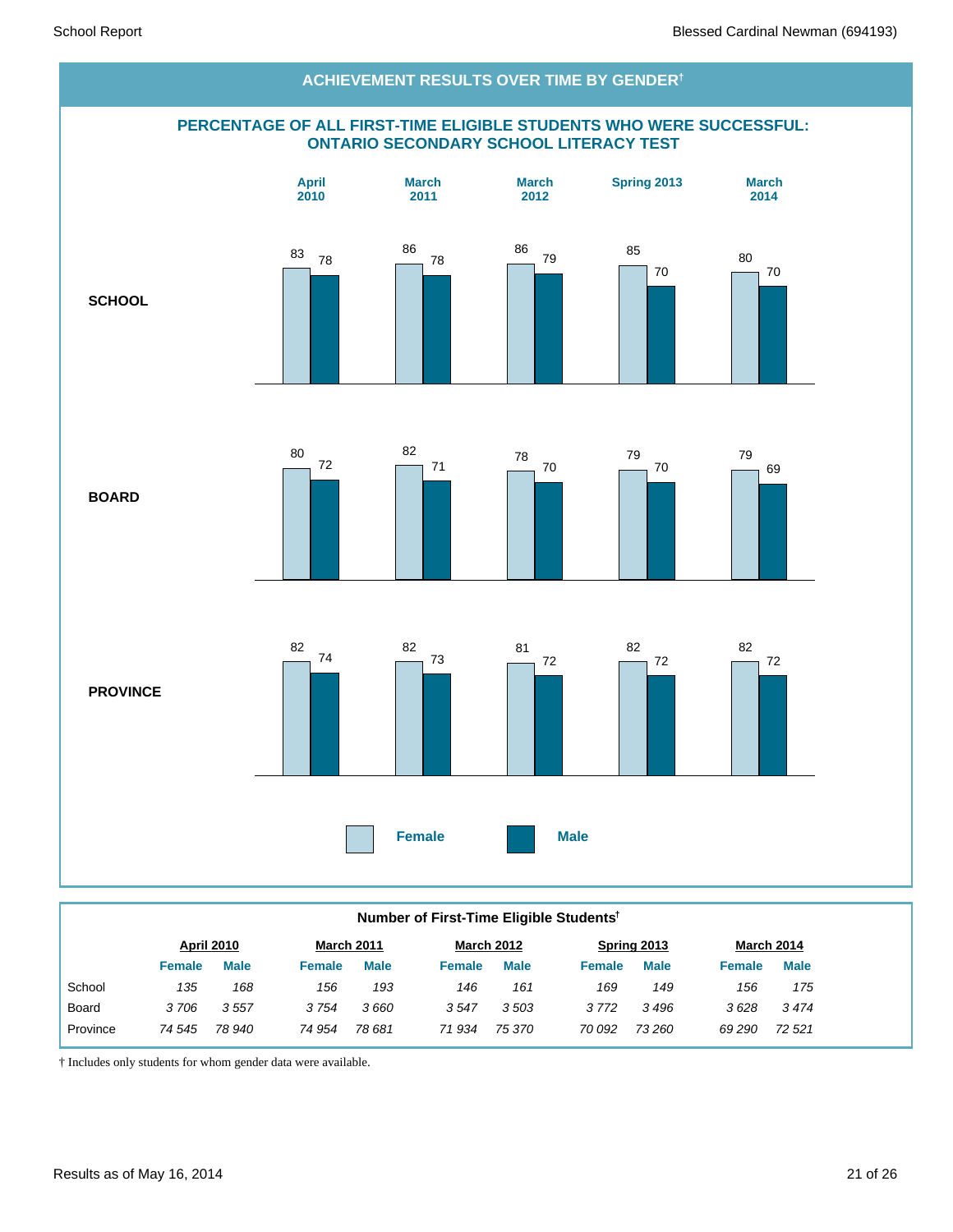#### **PERCENTAGE OF FULLY PARTICIPATING FIRST-TIME ELIGIBLE STUDENTS WHO WERE SUCCESSFUL: ONTARIO SECONDARY SCHOOL LITERACY TEST SCHOOL BOARD PROVINCE Female Male April 2010 March 2011 March 2012 Spring 2013 March 2014 ACHIEVEMENT RESULTS OVER TIME BY GENDER†** 86 79 89 80 87 81 86 71 86 79 86 79 87 <sup>79</sup> <sup>85</sup> <sup>79</sup> <sup>85</sup> <sup>79</sup> 88 80 88 <sup>81</sup> <sup>87</sup> <sup>80</sup> <sup>86</sup> 78 86 78 87 78

|          | Number of Fully Participating First-Time Eligible Students <sup>†</sup> |             |               |             |        |                   |               |             |               |                   |  |  |
|----------|-------------------------------------------------------------------------|-------------|---------------|-------------|--------|-------------------|---------------|-------------|---------------|-------------------|--|--|
|          |                                                                         | April 2010  |               | March 2011  |        | <b>March 2012</b> |               | Spring 2013 |               | <b>March 2014</b> |  |  |
|          | <b>Female</b>                                                           | <b>Male</b> | <b>Female</b> | <b>Male</b> | Female | <b>Male</b>       | <b>Female</b> | <b>Male</b> | <b>Female</b> | <b>Male</b>       |  |  |
| School   | 130                                                                     | 166         | 151           | 189         | 144    | 157               | 166           | 147         | 146           | 155               |  |  |
| Board    | 3449                                                                    | 3219        | 3536          | 3283        | 3254   | 3 1 1 5           | 3505          | 3 103       | 3283          | 3001              |  |  |
| Province | 70 055                                                                  | 72 896      | 70 606        | 72 640      | 67631  | 69 369            | 66 262        | 67765       | 65018         | 66 692            |  |  |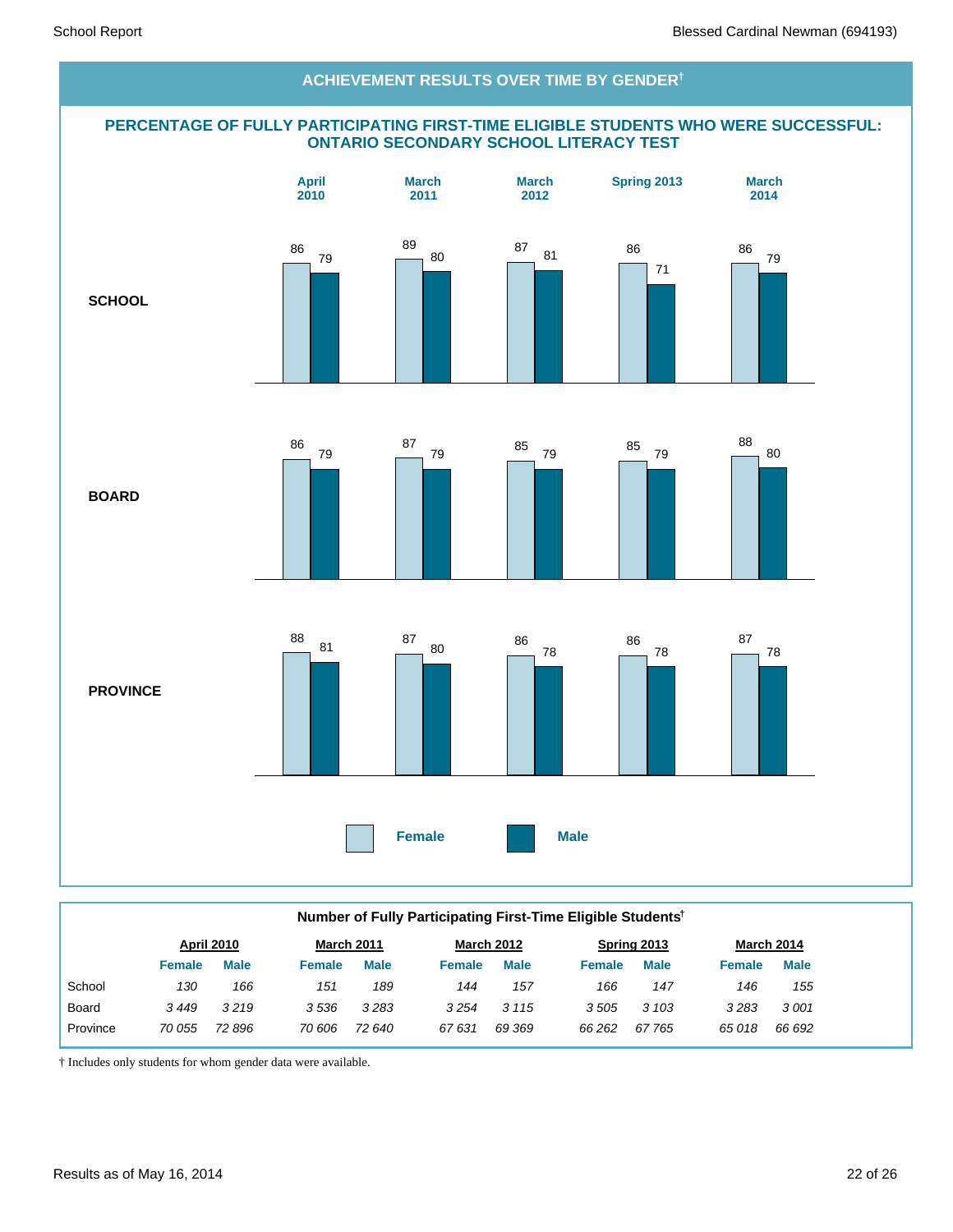|                                                                                     | STUDENT QUESTIONNAIRE RESULTS FOR THIS SCHOOL (# = 297) |                                                                        |
|-------------------------------------------------------------------------------------|---------------------------------------------------------|------------------------------------------------------------------------|
| <b>Questionnaire Item</b>                                                           | Percentage of Students*<br>0<br>100                     | <b>Number of</b><br><b>Students</b><br>Who<br><b>Answered</b><br>"Yes" |
| 1. Types of materials students read in English outside school most weeks:           |                                                         |                                                                        |
| non-fiction books, e.g., biographies                                                | 34<br>65                                                | 102                                                                    |
| comics                                                                              | 35<br>65                                                | 103                                                                    |
| Web sites, e-mail, chat messages                                                    | 11<br>89                                                | 263                                                                    |
| letters                                                                             | 35<br>64                                                | 104                                                                    |
| magazines                                                                           | 54<br>46                                                | 136                                                                    |
| manuals, instructions                                                               | 44<br>56                                                | 130                                                                    |
| newspapers                                                                          | 62<br>37                                                | 110                                                                    |
| novels, fiction, short stories                                                      | 76<br>24                                                | 226                                                                    |
| song lyrics, poems                                                                  | 74<br>25                                                | 221                                                                    |
| religious or spiritual writings                                                     | 71<br>28                                                | 84                                                                     |
| 2. Types of writing students do in English outside school most weeks:               |                                                         |                                                                        |
| e-mail, chat messages                                                               | 93<br>6                                                 | 277                                                                    |
| letter, journals, diaries                                                           | 29<br>70                                                | 85                                                                     |
| notes, directions, instructions                                                     | 54<br>46                                                | 160                                                                    |
| song lyrics, poems                                                                  | 55<br>44                                                | 132                                                                    |
| stories, fiction                                                                    | 38<br>61                                                | 112                                                                    |
| work-related writing                                                                | 59<br>41                                                | 174                                                                    |
| 3. Types of English language materials students have at home (print or electronic): |                                                         |                                                                        |
| dictionaries, encyclopedias                                                         | 90<br>10                                                | 266                                                                    |
| books                                                                               | $95$ 5                                                  | 281                                                                    |
| newspapers                                                                          | ${\bf 73}$<br>27                                        | 216                                                                    |
| magazines                                                                           | 74<br>26                                                | 219                                                                    |
|                                                                                     | <b>Yes</b><br><b>No</b><br>$\blacksquare$               |                                                                        |

\* Percentages may not add to 100, due to a lack of or ambiguous responses. Where there is no number in a bar, the percentage of responses is smaller than four.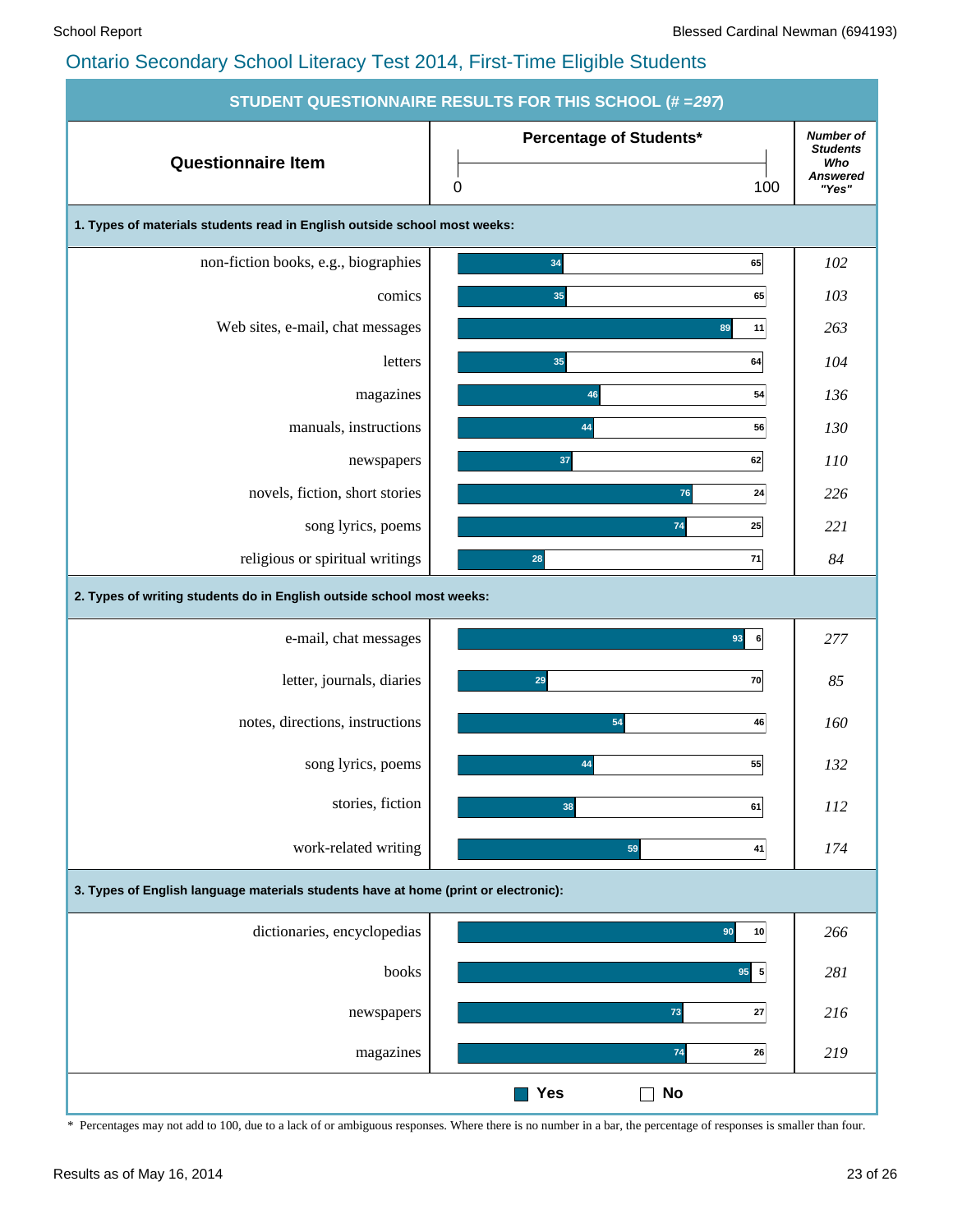| <b>STUDENT QUESTIONNAIRE RESULTS FOR THIS SCHOOL (# = 297)</b>                                               |                                            |                                     |  |  |  |  |  |  |  |  |
|--------------------------------------------------------------------------------------------------------------|--------------------------------------------|-------------------------------------|--|--|--|--|--|--|--|--|
| <b>Questionnaire Item</b>                                                                                    | <b>Percentage of Students*</b><br>100<br>0 | <b>Number of</b><br><b>Students</b> |  |  |  |  |  |  |  |  |
| 4. Number of hours a week students read materials written in English outside school, not including homework: |                                            |                                     |  |  |  |  |  |  |  |  |
| one hour or less                                                                                             | 30                                         | 90                                  |  |  |  |  |  |  |  |  |
| more than one hour but less than three hours                                                                 | 40                                         | 118                                 |  |  |  |  |  |  |  |  |
| more than three hours but less than five hours                                                               | 18                                         | 52                                  |  |  |  |  |  |  |  |  |
| five hours or more                                                                                           | 11                                         | 34                                  |  |  |  |  |  |  |  |  |
| 5. Number of hours a week students write in English outside school, not including homework:                  |                                            |                                     |  |  |  |  |  |  |  |  |
| one hour or less                                                                                             | 45                                         | 133                                 |  |  |  |  |  |  |  |  |
| more than one hour but less than three hours                                                                 | 31                                         | 93                                  |  |  |  |  |  |  |  |  |
| more than three hours but less than five hours                                                               | 14                                         | 43                                  |  |  |  |  |  |  |  |  |
| five hours or more                                                                                           | 9                                          | 27                                  |  |  |  |  |  |  |  |  |
| 6. How often students use a computer at home for homework:                                                   |                                            |                                     |  |  |  |  |  |  |  |  |
| don't have a computer at home                                                                                | $\parallel$ 2                              | 6                                   |  |  |  |  |  |  |  |  |
| never or hardly ever use a computer for homework                                                             | 6                                          | 19                                  |  |  |  |  |  |  |  |  |
| use a computer once or twice a month for homework                                                            | 18                                         | 54                                  |  |  |  |  |  |  |  |  |
| use a computer once or twice a week for homework                                                             | 47                                         | 139                                 |  |  |  |  |  |  |  |  |
| use a computer almost every day for homework                                                                 | $27\,$                                     | 79                                  |  |  |  |  |  |  |  |  |
| 7. First language students learned at home was English:                                                      |                                            |                                     |  |  |  |  |  |  |  |  |
| yes                                                                                                          | 73                                         | 218                                 |  |  |  |  |  |  |  |  |
| no                                                                                                           | 27                                         | 79                                  |  |  |  |  |  |  |  |  |
| 8. Language(s) students speak at home:                                                                       |                                            |                                     |  |  |  |  |  |  |  |  |
| only or mostly English                                                                                       | 74                                         | 219                                 |  |  |  |  |  |  |  |  |
| another language (or other languages) as often as<br>English                                                 | 19                                         | 55                                  |  |  |  |  |  |  |  |  |
| only or mostly another language (or other languages)                                                         | $\bf 7$                                    | 21                                  |  |  |  |  |  |  |  |  |

\* Percentages may not add to 100, due to a lack of or ambiguous responses.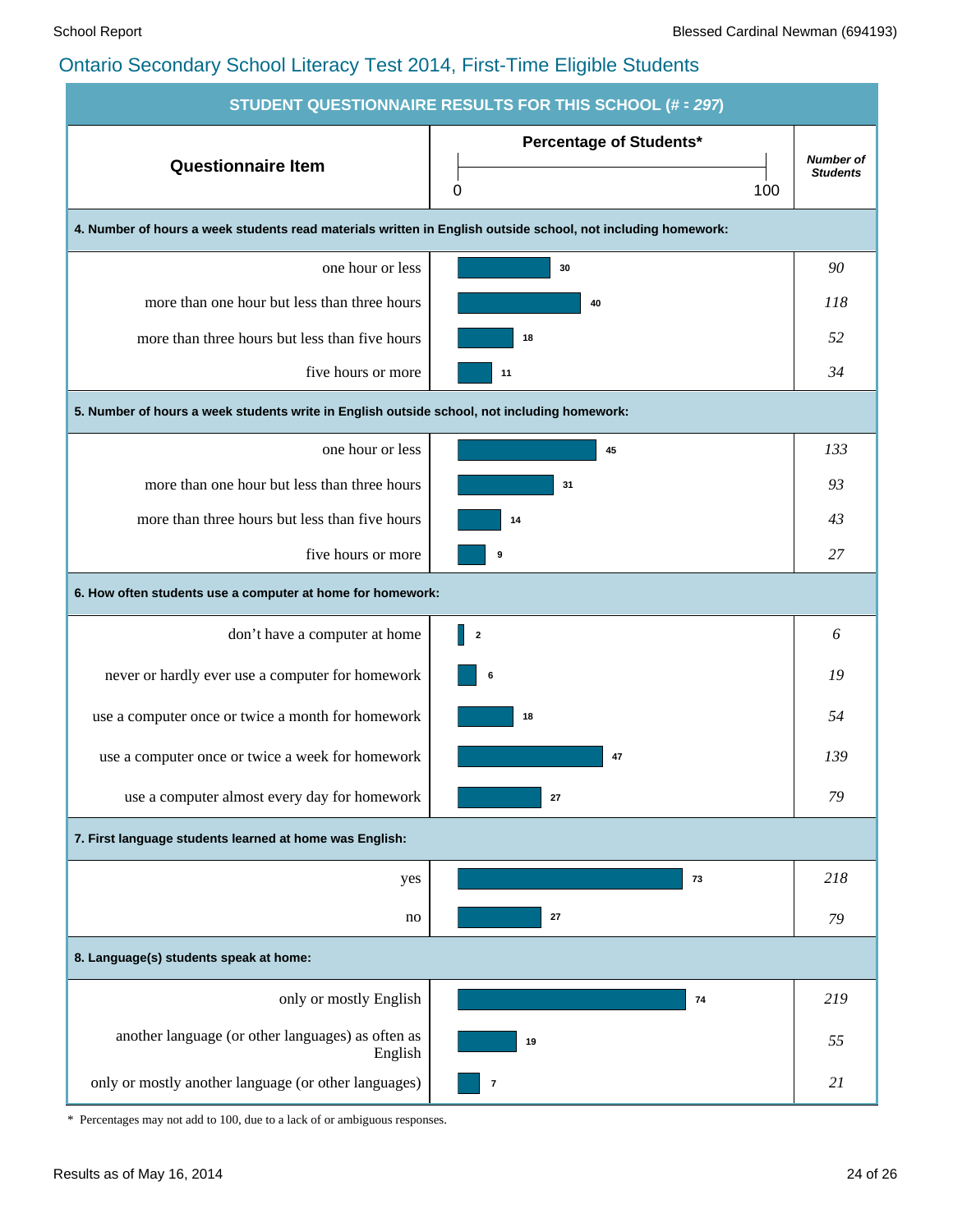|                                                                                                                                                 | <b>School</b>   |                     |                  | <b>Board</b>    |                                                |                                | <b>Province</b>              |                         |                                        |
|-------------------------------------------------------------------------------------------------------------------------------------------------|-----------------|---------------------|------------------|-----------------|------------------------------------------------|--------------------------------|------------------------------|-------------------------|----------------------------------------|
| <b>STUDENT QUESTIONNAIRE RESULTS</b><br>FOR SCHOOL, BOARD AND PROVINCE<br>(all students, female, male)                                          | 297)<br>u,<br>₹ | 144<br>Female<br>¥, | 153)<br>مٌ<br>u. | 6223)<br>₩<br>₹ | 3 256)<br>$\overline{\overline{a}}$<br>y.<br>ௐ | 967)<br>Male*<br>(#= 2 $\zeta$ | 649)<br><b>128</b><br>#<br>₹ | 63748)<br>Female*<br>y. | 900<br>$(# = 64)$<br>Male <sup>*</sup> |
| Percentage of students indicating that they                                                                                                     |                 |                     |                  |                 |                                                |                                |                              |                         |                                        |
| have a computer at home.                                                                                                                        | 98%             | 97%                 | 99%              | 97%             | 98%                                            | 97%                            | 97%                          | 97%                     | 96%                                    |
| use the computer almost every day for homework.                                                                                                 | 27%             | 23%                 | 30%              | 34%             | 36%                                            | 31%                            | 32%                          | 34%                     | 30%                                    |
| Percentage of students indicating that they read the following types of materials in English outside school most weeks:                         |                 |                     |                  |                 |                                                |                                |                              |                         |                                        |
| non-fiction books, e.g., biographies                                                                                                            | 34%             | 31%                 | 38%              | 38%             | 37%                                            | 39%                            | 35%                          | 31%                     | 38%                                    |
| comics                                                                                                                                          | 35%             | 25%                 | 44%              | 37%             | 29%                                            | 46%                            | 31%                          | 23%                     | 39%                                    |
| Web sites, e-mail, chat messages                                                                                                                | 89%             | 86%                 | 91%              | 91%             | 92%                                            | 89%                            | 90%                          | 92%                     | 88%                                    |
| letters                                                                                                                                         | 35%             | 38%                 | 32%              | 30%             | 33%                                            | 27%                            | 25%                          | 27%                     | 23%                                    |
| magazines                                                                                                                                       | 46%             | 59%                 | 33%              | 50%             | 61%                                            | 37%                            | 49%                          | 59%                     | 39%                                    |
| manuals, instructions                                                                                                                           | 44%             | 35%                 | 52%              | 41%             | 33%                                            | 50%                            | 36%                          | 26%                     | 46%                                    |
| newspapers                                                                                                                                      | 37%             | 33%                 | 41%              | 42%             | 39%                                            | 45%                            | 36%                          | 33%                     | 38%                                    |
| novels, fiction, short stories                                                                                                                  | 76%             | 88%                 | 65%              | 75%             | 84%                                            | 64%                            | 72%                          | 82%                     | 61%                                    |
| song lyrics, poems                                                                                                                              | 74%             | 82%                 | 67%              | 74%             | 83%                                            | 64%                            | 65%                          | 77%                     | 53%                                    |
| religious or spiritual writings                                                                                                                 | 28%             | 31%                 | 26%              | 29%             | 30%                                            | 28%                            | 22%                          | 23%                     | 21%                                    |
| Percentage of students indicating that they read materials written in English outside school, not including homework, for                       |                 |                     |                  |                 |                                                |                                |                              |                         |                                        |
| more than three hours a week.                                                                                                                   | 29%             | 37%                 | 22%              | 35%             | 41%                                            | 29%                            | 38%                          | 44%                     | 33%                                    |
| Percentage of students indicating that they have the following English language materials at home (print or electronic):                        |                 |                     |                  |                 |                                                |                                |                              |                         |                                        |
| dictionaries, encyclopedias                                                                                                                     | 90%             | 92%                 | 88%              | 87%             | 88%                                            | 86%                            | 82%                          | 84%                     | 80%                                    |
| books                                                                                                                                           | 95%             | 97%                 | 92%              | 94%             | 96%                                            | 92%                            | 94%                          | 96%                     | 92%                                    |
| newspapers                                                                                                                                      | 73%             | 75%                 | 71%              | 69%             | 69%                                            | 70%                            | 77%                          | 78%                     | 77%                                    |
| magazines                                                                                                                                       | 74%             | 80%                 | 68%              | 72%             | 77%                                            | 66%                            | 75%                          | 79%                     | 72%                                    |
| Percentage of students indicating that they do the following types of writing in English outside school most weeks:                             |                 |                     |                  |                 |                                                |                                |                              |                         |                                        |
| e-mail, chat messages                                                                                                                           | 93%             | 94%                 | 93%              | 94%             | 95%                                            | 92%                            | 94%                          | 95%                     | 92%                                    |
| letters, journals, diaries                                                                                                                      | 29%             | 42%                 | 16%              | 31%             | 42%                                            | 19%                            | 26%                          | 39%                     | 13%                                    |
| notes, directions, instructions                                                                                                                 | 54%             | 56%                 | 52%              | 52%             | 54%                                            | 50%                            | 45%                          | 47%                     | 43%                                    |
| song lyrics, poems                                                                                                                              | 44%             | 48%                 | 41%              | 43%             | 49%                                            | 36%                            | 35%                          | 42%                     | 28%                                    |
| stories, fiction                                                                                                                                | 38%             | 38%                 | 37%              | 38%             | 43%                                            | 32%                            | 33%                          | 39%                     | 27%                                    |
| work-related writing                                                                                                                            | 59%             | 58%                 | 59%              | 61%             | 62%                                            | 61%                            | 54%                          | 54%                     | 54%                                    |
| Percentage of students indicating that they write in English outside school, not including homework, for                                        |                 |                     |                  |                 |                                                |                                |                              |                         |                                        |
| more than three hours a week.                                                                                                                   | 24%             | 26%                 | 21%              | 28%             | 29%                                            | 27%                            | 25%                          | 28%                     | 23%                                    |
| Percentage of students indicating that the first language they learned at home was                                                              |                 |                     |                  |                 |                                                |                                |                              |                         |                                        |
| other than English.                                                                                                                             | 27%             | 25%                 | 28%              | 35%             | 37%                                            | 33%                            | 23%                          | 23%                     | 22%                                    |
| Percentage of students indicating that they speak the following language(s) at home:**                                                          |                 |                     |                  |                 |                                                |                                |                              |                         |                                        |
| only or mostly English                                                                                                                          | 74%             | 74%                 | 74%              | 58%             | 57%                                            | 60%                            | 74%                          | 74%                     | 74%                                    |
| another language (or other languages) as often as English                                                                                       | <b>19%</b>      | 17%                 | 20%              | 30%             | 31%                                            | 28%                            | 19%                          | 19%                     | 18%                                    |
| only or mostly another language (or other languages)                                                                                            | 7%              | 8%                  | 7%               | 11%             | 11%                                            | 11%                            | 7%                           | 6%                      | 7%                                     |
| Includes only students for whom gender data were available.<br>∗<br>** Percentages may not add to 100, due to a lack of or ambiguous responses. |                 |                     |                  |                 |                                                |                                |                              |                         |                                        |